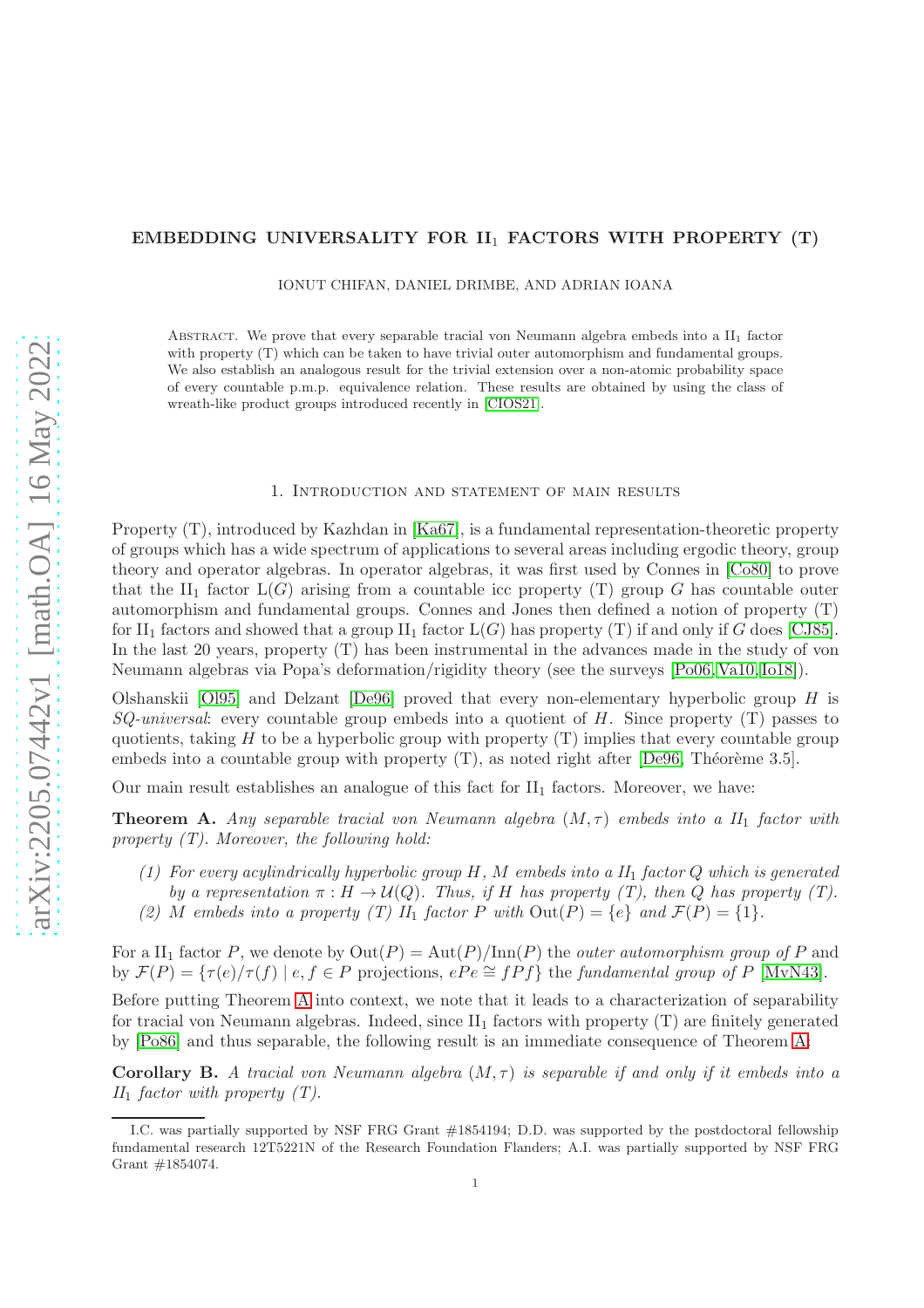Theorem [A](#page-0-0) implies that the family of separable  $II_1$  factors with property (T) is *embedding universal:* any separable  $II_1$  factor embeds into one with property  $(T)$ . This settles in the positive  $[AGKE20]$ , Question 6.3.21].

**Remark 1.1.** (Non)embeddability results for  $II_1$  factors (see [\[PV21\]](#page-16-6) for a survey of such results) lead to examples of (non)embedding universal families. Embedding universal families include those consisting of all separable  $II_1$  factors which have one of the following properties: are McDuff, are single generated, do not have property Gamma, are prime, do not have Cartan subalgebras. Indeed, if M is a separable II<sub>1</sub> factor and R is the hyperfinite II<sub>1</sub> factor, then  $M\overline{\otimes}R$  is McDuff and thus single generated [\[GP98\]](#page-15-6), while  $M*L(\mathbb{Z})$  is a non-Gamma II<sub>1</sub> factor which is prime [\[Pe06\]](#page-16-7) and has no Cartan subalgebras [\[Io12\]](#page-15-7). On the other hand, the family of  $II_1$  factors with Haagerup's property [\[CJ85\]](#page-15-2) and any countable family of separable  $II_1$  factors  $[Oz02]$  are not embedding universal. It is open whether the family of all  $II_1$  factors  $L(G)$  arising from icc countable groups G is embedding universal.

**Remark 1.2.** The Connes Embedding Problem (CEP) asks if every separable  $II_1$  factor embeds into the ultrapower,  $R^{\omega}$ , of R, where  $\omega$  is a free ultrafilter on N [\[Co76\]](#page-15-8). By Theorem [A,](#page-0-0) the CEP is equivalent to asking whether every property (T)  $II_1$  factor embeds into  $R^{\omega}$ . Thus, a negative answer to the CEP, announced recently in [\[JNVWY20\]](#page-15-9), implies the existence of a non-embeddable  $II_1$  factor with property  $(T)$ .

Part  $(1)$  of Theorem [A](#page-0-0) can be viewed as a  $II<sub>1</sub>$  factor analogue of the SQ-universality of acylindrically hyperbolic groups established in [\[DGO11,](#page-15-10) Theorem 8.1(a)]. We refer to [\[CIOS21,](#page-15-0) Section 3.2] for the definition of acylindrically hyperbolic groups and note that this class contains all non-elementary hyperbolic groups. In particular, Theorem  $A(1)$  applies to cocompact lattices H in the rank one simple Lie group  $\text{Sp}(n,1)$ ,  $n \geq 2$ , as such H are hyperbolic and have property (T). Theorem  $A(1)$  $A(1)$  highlights a striking difference between the type  $II_1$  representations of H and those of icc lattices G in higher rank simple Lie groups (e.g.  $SL_m(\mathbb{R})$ ,  $m \geq 3$ ). Work of Peterson [\[Pe14\]](#page-16-9) (see also [\[Be06,](#page-15-11) [BH19\]](#page-15-12)) shows that  $L(G)$  is the only  $II_1$  factor generated by a representation of G. In contrast, Theorem [A\(](#page-0-0)1) shows that the family of  $II_1$  factors generated by representations of H is embedding universal.

An immediate consequence of part (2) of Theorem [A,](#page-0-0) which is new to our knowledge, is that every separable  $II_1$  factor embeds into a separable  $II_1$  factor with trivial outer automorphism group. To further discuss Theorem [A\(](#page-0-0)2), denote by  $\mathcal T$  the family of all II<sub>1</sub> factors P with property (T) which satisfy  $Out(P) = \{e\}$  and  $\mathcal{F}(P) = \{1\}$ . In a major breakthrough in [\[Po01\]](#page-16-10), Popa discovered the first examples of II<sub>1</sub> factors P with  $\mathcal{F}(P) = \{1\}$ . The existence of II<sub>1</sub> factors P with  $Out(P) = \{e\}$ and  $\mathcal{F}(P) = \{1\}$  was obtained in [\[IPP05\]](#page-15-13). However, none of these II<sub>1</sub> factors have property (T). Only recently, property (T) II<sub>1</sub> factors P with  $\mathcal{F}(P) = \{1\}$  were found in [\[CDHK20\]](#page-15-14). Most recently, the fact that  $\mathcal T$  is nonempty was proved in [\[CIOS21\]](#page-15-0). To elaborate on the last result, we note that Popa's strengthening of Connes' rigidity conjecture (see [\[Po06,](#page-16-1) Section 3]) predicts that  $L(G) \in \mathcal{T}$ , whenever G is an icc property (T) group with  $Out(G) = \{e\}$  and no characters. Confirming this conjecture for an uncountable class of groups, it was shown in [\[CIOS21,](#page-15-0) Corollary 2.7] that  $\tau$ contains a continuum  ${L(G_i)}_{i\in I}$  of nonisomorphic property (T) group  $II_1$  factors. In particular,  $\mathcal T$  is uncountable. Theorem [A\(](#page-0-0)2) moreover shows that  $\mathcal T$  is embedding universal. Our next main result further strengthens this fact. Denote by  $\mathbf{II}_1$  the family of all separable  $\mathrm{II}_1$  factors.

<span id="page-1-0"></span>**Theorem C.** There is a map  $\mathbf{II}_1 \times \mathbb{R} \ni (M, s) \mapsto P_{(M, s)} \in \mathcal{T}$  such that M embeds into  $P_{(M, s)}$ , and if  $P_{(M,s)}$  is stably isomorphic to  $P_{(N,t)}$  then  $M \cong N$  and  $s = t$ , for every  $(M, s), (N, t) \in \overline{\mathbf{H}_1} \times \mathbb{R}$ .

Next, we state an analogue of Theorem  $A(2)$  for countable p.m.p. equivalence relations using Zimmer's notion of property (T) [\[Zi81\]](#page-16-11) in this context. While it remains open whether any countable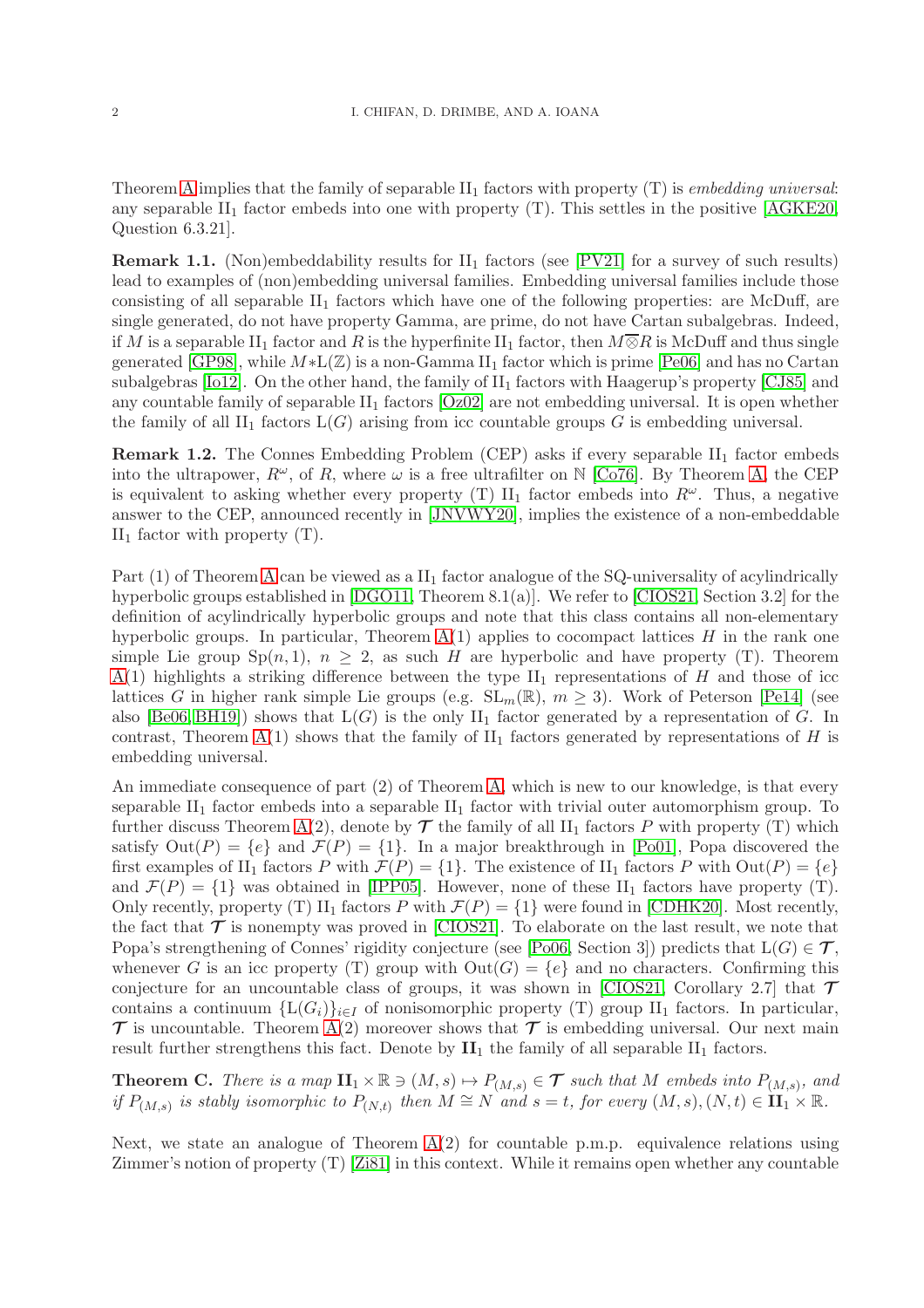p.m.p. equivalence relation  $\mathcal R$  is contained into an ergodic countable p.m.p. equivalence relation with property  $(T)$ , we prove this for the trivial extension of  $\mathcal R$  over a non-atomic probability space:

<span id="page-2-0"></span>**Theorem D.** Let R be a countable p.m.p. equivalence relation on a probability space  $(X, \mu)$ . Let  $\Delta_Y = \{(y, y) \mid y \in Y\}$  be the trivial equivalence relation on a non-atomic probability space  $(Y, \nu)$ . Then  $\mathcal{R} \times \Delta_Y$  embeds into a countable ergodic p.m.p. equivalence relation S on  $X \times Y$  such that  $L(S) \in \mathcal{T}$ . In particular, S has property (T),  $Out(S) = \{e\}$  and  $\mathcal{F}(S) = \{1\}$ .

Finally, we mention two applications of Theorem [A](#page-0-0) to the structure of *infinitely generic*  $II_1$  factors. First, extending the main result of  $[Go20]$ , we prove that, given an infinitely generic  $II_1$  factor  $Q$ , any separable full II<sub>1</sub> factor P admits an embedding  $P \hookrightarrow Q^{\omega}$  with factorial relative commutant (see Theorem [6.2\)](#page-13-0). Secondly, we prove that any infinitely generic  $II_1$  factor Q is super McDuff, i.e., its central sequence algebra  $Q' \cap Q^{\omega}$  is a  $\text{II}_1$  factor (see Theorem [6.4\)](#page-15-16).

Comments on the proof of Theorem [A.](#page-0-0) The proof of Theorem [A](#page-0-0) relies heavily on the class of wreath-like product groups introduced recently by Osin, Sun and two of the authors in [\[CIOS21\]](#page-15-0). Specifically, to prove the main assertion of Theorem [A,](#page-0-0) we combine the following two facts:

- (a) Let  $G \in W\mathcal{R}(A, B)$  be a wreath-like product of two infinite groups A and B. Then any homomorphism  $\pi : A \to \mathcal{U}(M)$  generating a  $\text{II}_1$  factor M extends to a homomorphism  $\tilde{\pi}: G \to \mathcal{U}(N)$  which generates a II<sub>1</sub> factor N containing M (see Proposition [3.8\)](#page-8-0). This new II<sub>1</sub> factor N is a wreath-like product of M and B, in a sense defined in Section [3.](#page-7-0)
- (b) There exists a property (T) group  $G \in \mathcal{WR}(\mathbb{F}_3, B)$ , for some group B.

Fact (a) is a consequence of the existence of a special cocycle semidirect product decomposition of G observed in a preliminary version of [\[CIOS21\]](#page-15-0) (see Lemma [2.13\)](#page-6-0). Fact (b) was proved in [\[CIOS21\]](#page-15-0) (see Theorem [2.2\)](#page-3-0).

If M is a II<sub>1</sub> factor generated by 3 unitaries, then there is a homomorphism  $\pi : \mathbb{F}_3 \to \mathcal{U}(M)$ generating M. Combining (a) and (b) implies the existence of a  $II<sub>1</sub>$  factor N which contains M and is generated by a representation of a property (T) group and thus has property (T). Since every separable tracial von Neumann algebra is contained in a  $II_1$  factor generated by 3 unitaries (in fact, in a  $II_1$  factor which is single generated and thus generated by 2 unitaries [\[GP98\]](#page-15-6)), we conclude that every separable tracial von Neumann algebra is contained in a II<sub>1</sub> factor with property (T). This implies the main assertion of Theorem [A.](#page-0-0) Part (1) of Theorem [A](#page-0-0) also follows since, as shown in  $[CIOS21]$  (see Theorem [2.2\)](#page-3-0), one can take G in (b) to be a quotient of any acylindrically hyperbolic group. Finally, to prove part  $(2)$  of Theorem [A](#page-0-0) we use that in  $(b)$  one can take B to be an icc hyperbolic group with property (T) and trivial outer automorphism group. Additionally, we adapt techniques from Popa's deformation/rigidity theory used in [\[CIOS21\]](#page-15-0) to show that if  $G \in \mathcal{WR}(A, B)$  has property (T) and no characters, then any II<sub>1</sub> factor N constructed as in (a) has trivial outer automorphism and fundamental groups (see Theorem [4.1\)](#page-9-0).

# 2. Preliminaries

2.1. Wreath-like product groups. The proofs of our main results rely on the class of wreath-like product groups introduced in [\[CIOS21\]](#page-15-0):

**Definition 2.1.** [\[CIOS21\]](#page-15-0) A group G is called a *wreath-like product* of two groups A and B if it is an extension of the form  $\{e\} \to \oplus_{b \in B} A_b \to G \stackrel{\varepsilon}{\to} B \to \{e\}$  such that  $A_b \cong A$  and  $gA_b g^{-1} = A_{\varepsilon(g)b}$ , for every  $b \in B$  and  $g \in G$ . The set of all wreath-like products of A and B is denoted by  $W\mathcal{R}(A, B)$ .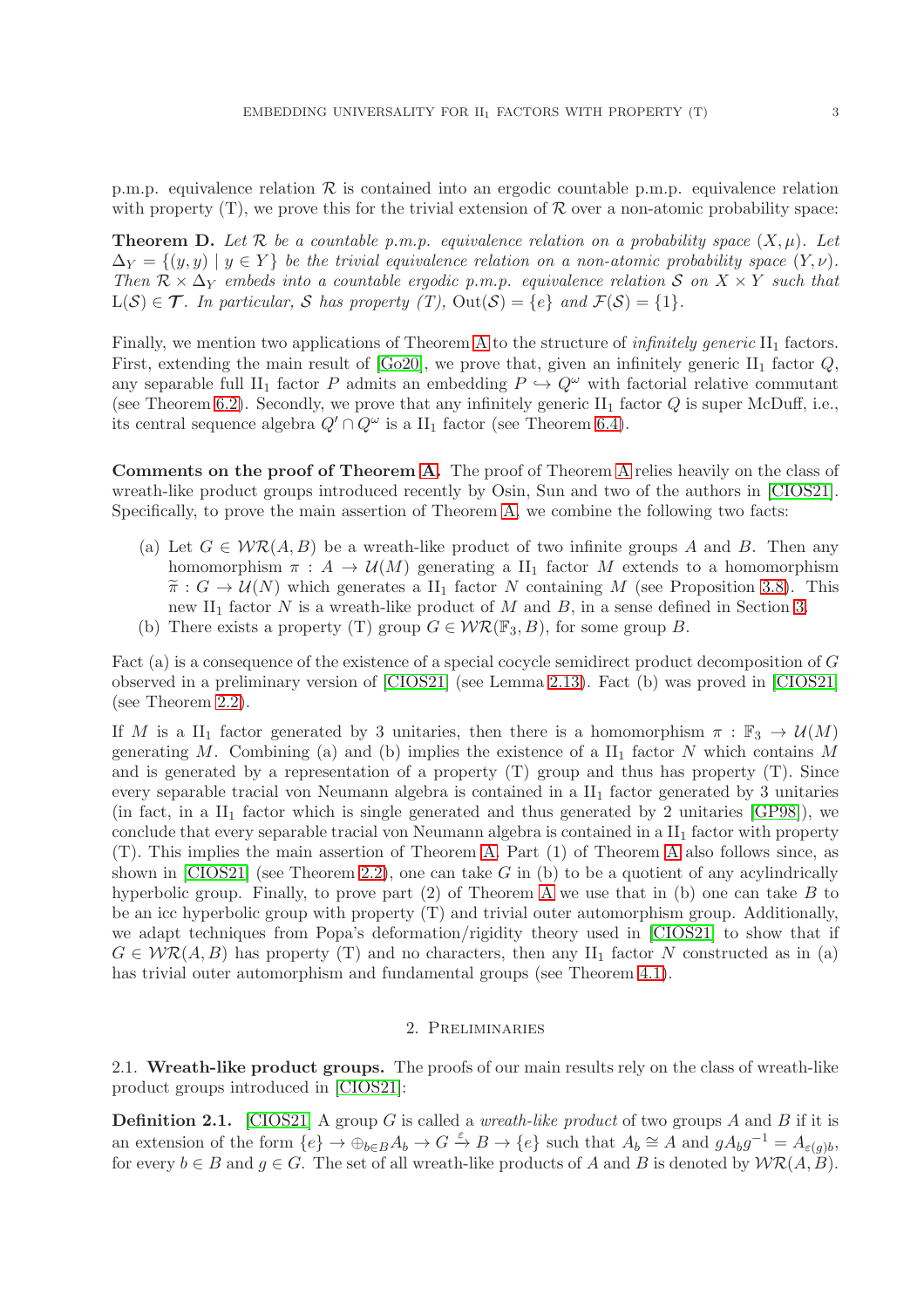It is clear that the usual wreath product group  $A \wr B = A^{(B)} \rtimes B$  belongs to  $\mathcal{WR}(A, B)$ . A remarkable fact established in [\[CIOS21\]](#page-15-0) is that although wreath products never have property (T), there is an abundance of wreath-like products with property (T). This is illustrated by the following result.

<span id="page-3-0"></span>Theorem 2.2. [\[CIOS21\]](#page-15-0) Let A be any finitely generated group.

- (1) There exists a property (T) group G with no nontrivial characters which belongs to  $\mathcal{WR}(A, B)$ , for some icc property (T) hyperbolic group B with  $Out(B) = \{e\}.$
- (2) Every acylindrically hyperbolic group H admits a quotient which belongs to  $WR(A, C)$ , for some group C.

For parts (1) and (2), see [\[CIOS21,](#page-15-0) Theorem 6.9] and [\[CIOS21,](#page-15-0) Theorem 4.20], respectively.

2.2. Tracial von Neumann algebras. A tracial von Neumann algebra is a pair  $(M, \tau)$  consisting of a von Neumann algebra M and a faithful normal tracial state  $\tau : M \to \mathbb{C}$ . We denote by  $\mathcal{U}(M)$ the group of unitary elements of M and by  $Aut(M)$  the group of  $\tau$ -preserving automorphisms of M. By von Neumann's bicommutant theorem, if  $S \subset \mathcal{U}(M)$ , then  $S'' \subset M$  is equal to the von Neumann algebra generated by S. For  $u \in \mathcal{U}(M)$ , we denote by  $\text{Ad}(u) \in \text{Aut}(M)$  the inner automorphism of M given by  $\text{Ad}(u)(x) = uxu^*$ . The group of all inner automorphisms of M is denoted by Inn(M). For a set I, we denote by  $(M^I, \tau)$  the tensor product tracial von Neumann algebra  $\overline{\otimes}_{i\in I}(M, \tau)$ . For  $J \subset I$ , we view  $M^J \subset M^I$ , in the natural way. For  $i \in I$ , we write  $M^i$  instead of  $M^{\{i\}}$ .

A tracial von Neumann algebra  $(M, \tau)$  is a  $II_1$  factor if it is infinite dimensional and has trivial center. A  $\text{II}_1$  factor M has property (T), in the sense of Connes and Jones [\[CJ85\]](#page-15-2), if there exist  $F \subset M$  finite and  $\delta > 0$  such that if H is a Hilbert M-bimodule and  $\xi \in H$  is a unit vector with  $\max_{x \in F} ||x\xi - \xi x|| < \delta$ , then there exists  $\eta \in \mathcal{H}$ ,  $\eta \neq 0$ , such that  $y\eta = \eta y$ , for every  $y \in M$ . If M is a II<sub>1</sub> factor such that  $M = \pi(G)^{\prime\prime}$ , for a property (T) group G and a homomorphism  $\pi : G \to \mathcal{U}(M)$ , then  $M$  has property (T) (see the proof of [\[CJ85,](#page-15-2) Theorem 2] or [\[Po86,](#page-16-5) Theorem 4.1.7]).

<span id="page-3-1"></span>2.3. **Equivalence relations.** Let  $(X, \mu)$  be a probability space, which we will always assume to be standard. Let R be a countable p.m.p. equivalence relation on  $(X, \mu)$  [\[FM77\]](#page-15-17). We endow R with the  $\sigma$ -finite Borel measure  $\nu_{\mathcal{R}}$  defined by  $\nu_{\mathcal{R}}(A) = \int_X |A^x| \, d\mu(x)$ , where  $A^x = \{y \in X | (x, y) \in A\}.$ 

For  $x \in X$ , we denote by  $[x]_{\mathcal{R}}$  its R-equivalence class. The *automorphism group* of R, denoted Aut(R), is the group of all  $\theta \in Aut(X, \mu)$  such that  $\theta([x]_{\mathcal{R}}) = [\theta(x)]_{\mathcal{R}}$ , for  $\mu$ -almost every  $x \in X$ . The full group of R, denoted  $[\mathcal{R}]$ , consists of all  $\theta \in Aut(\mathcal{R})$  such that  $\theta(x) \in [x]_{\mathcal{R}}$ , for  $\mu$ -almost every  $x \in X$ . Note that  $[\mathcal{R}]$  is a normal subgroup of Aut $(\mathcal{R})$ . The *outer automorphism* of  $\mathcal R$  is defined as  $Out(\mathcal{R}) = Aut(\mathcal{R})/[\mathcal{R}]$ . The fundamental group of  $\mathcal R$  is the set of all quotients  $\mu(A)/\mu(B) \in$  $(0, +\infty)$ , where  $A, B \subset X$  are non-null measurable sets such that  $\mathcal{R} \cap (A \times A) \cong \mathcal{R} \cap (B \times B)$ .

Associated to  $\mathcal R$  is a tracial von Neumann algebra  $L(\mathcal R)$  [\[FM77\]](#page-15-17). This is generated by a copy of  $L^{\infty}(X)$  and the image of a homomorphism  $u : [\mathcal{R}] \to \mathcal{U}(\mathcal{L}(\mathcal{R}))$  such that  $u_{\theta} f u_{\theta}^* = f \circ \theta^{-1}$ , for every  $f \in L^{\infty}(X)$  and  $\theta \in [\mathcal{R}]$ . We have a homomorphism

 $i : Aut(\mathcal{R}) \to Aut(L(\mathcal{R}))$ 

given by  $i(\varphi)(u_{\theta}) = u_{\varphi\theta\varphi^{-1}}$  and  $i(\varphi)(f) = f \circ \varphi^{-1}$ , for every  $\varphi \in \text{Aut}(\mathcal{R}), \theta \in [\mathcal{R}]$  and  $f \in \text{L}^{\infty}(X)$ . Then  $i(|\mathcal{R}|) \subset \text{Inn}(L(\mathcal{R}))$  and i descends to an injective homomorphism  $\text{Out}(\mathcal{R}) \hookrightarrow \text{Out}(L(\mathcal{R}))$ . Moreover, we have that  $\mathcal{F}(\mathcal{R}) \subset \mathcal{F}(L(\mathcal{R}))$ .

In [\[Zi81\]](#page-16-11), Zimmer introduced a notion of property (T) for countable p.m.p. equivalence relations. Let R be a countable ergodic p.m.p. equivalence relation on a probability space  $(X, \mu)$ . If  $L(\mathcal{R})$  has property (T), then R has property (T). This is because property (T) for R is equivalent to  $L(\mathcal{R})$ having property (T) relative to  $L^{\infty}(X)$  in the sense of [\[Po86,](#page-16-5) Definition 4.1.3], and latter condition holds if  $L(\mathcal{R})$  has property (T).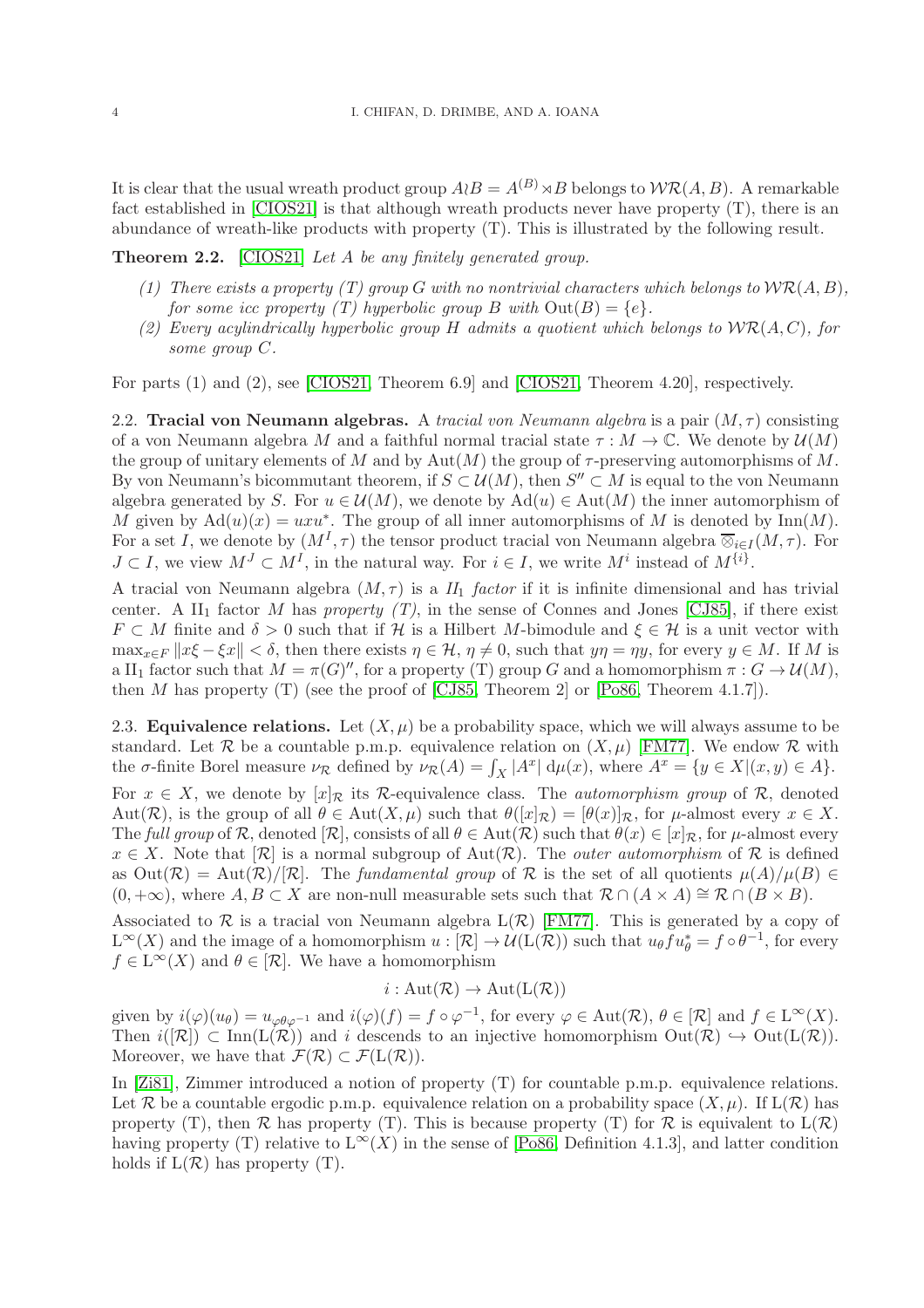2.4. Cocycle actions. In this subsection, we discuss several notions of cocycle actions on von Neumann algebras, groups and equivalence relations.

**Definition 2.3.** A cocycle action of a group B on a tracial von Neumann  $(M, \tau)$  is a pair  $(\beta, w)$ consisting of two maps  $\beta : B \to \text{Aut}(M)$  and  $w : B \times B \to \mathcal{U}(M)$  which satisfy the following

- (1)  $\beta_b \beta_c = \text{Ad}(w_{b,c}) \beta_{bc}$ , for every  $b, c \in B$ ,
- $(2)$   $w_{b,c}w_{bc,d} = \beta_b(w_{c,d})w_{b,cd}$ , for every  $b, c, d \in B$ , and
- (3)  $w_{b,e} = w_{e,b} = 1$ , for every  $b \in B$ .

**Definition 2.4.** Let  $(\beta, w)$  be a cocycle action of a group B on a tracial von Neumann algebra  $(M, \tau)$ . The cocycle crossed product von Neumann algebra  $M \rtimes_{\beta,w} B$  is a tracial von Neumann algebra which is generated by a copy of M and unitary elements  $\{u_b\}_{b\in B}$  such that  $u_bxu_b^* = \beta_b(x)$ ,  $u_b u_c = w_{b,c} u_{bc}$  and  $\tau(xu_b) = \tau(x) \delta_{b,e}$ , for every  $b, c \in B$  and  $x \in M$ .

The above notions have well-known analogues for groups (see, e.g., [\[Br82,](#page-15-18) pages 104-105]):

**Definition 2.5.** A *cocycle action* of a group B on a group A is a pair  $(\alpha, v)$  consisting of two maps  $\alpha : B \to \text{Aut}(A)$  and  $v : B \times B \to A$  which satisfy the following

- (1)  $\alpha_b \alpha_c = \text{Ad}(v_{b,c}) \alpha_{bc}$ , for every  $b, c \in B$ ,
- (2)  $v_{b,c}v_{bc,d} = \alpha_b(v_{c,d})v_{b,cd}$ , for every  $b, c, d \in B$ , and
- (3)  $v_{b,e} = v_{e,b} = e$ , for every  $b \in B$ .

**Definition 2.6.** Let  $(\alpha, v)$  be a cocycle action of a group B on group A. Then the set  $A \times B$ endowed with the unit  $e = (e, e)$  and the multiplication operation  $(x, b) \cdot (y, c) = (x\alpha_b(y)v_{b,c}, bc)$  is a group, denoted  $A \rtimes_{\alpha,v} B$ , and called the *cocycle semidirect product* group. Moreover, we have a short exact sequence  $\{e\} \to A \stackrel{i}{\to} A \rtimes_{\alpha,v} B \stackrel{\gamma}{\to} B \to \{e\}$ , where  $i(a) = (a, e)$  and  $\gamma(a, b) = b$ .

While the above terminology (cocycle actions and cocycle semidirect products) is not standard in group theory, we adopt it in this paper by analogy with the von Neumann algebra case.

Conversely, as is well-known and easy to see, any extension arises as a cocycle semidirect product:

<span id="page-4-0"></span>**Lemma 2.7.** Let  $A, B$  be groups and consider a short exact sequence  $\{e\} \rightarrow A \stackrel{i}{\rightarrow} G \stackrel{\gamma}{\rightarrow} B \rightarrow \{e\}.$ Let  $k : B \to G$  be a map such that  $\gamma(k_b) = b$ , for every  $b \in B$ . Define  $\alpha : B \to \text{Aut}(A)$  and  $v : B \times B \to A$  by letting  $\alpha_b = \text{Ad}(k_b)$  and  $v_{b,c} = k_b k_c k_{bc}^{-1}$ , for every  $b, c \in B$ . Then  $(\alpha, v)$  is a cocycle action of B on A and  $\delta: A \rtimes_{\alpha,v} B \to G$  given by  $\delta(a,b) = i(a)k_b$  is an isomorphism.

The next lemma, whose proof is straightforward, relates the above two notions of cocycle actions.

<span id="page-4-1"></span>**Lemma 2.8.** Let  $(\alpha, v)$  be a cocycle action of a group B on a group A. Let  $(\beta, w)$  be a cocycle action of B on a tracial von Neumann algebra  $(M, \tau)$  and  $\pi : A \rightarrow \mathcal{U}(M)$  be a homomorphism. Assume that  $\pi \circ \alpha_b = \beta_b \circ \pi$  and  $w_{b,c} = \pi(v_{b,c})$ , for every  $b, c \in B$ . Then  $\pi$  extends to a homomorphism  $\widetilde{\pi}: A \rtimes_{\alpha,v} B \to \mathcal{U}(M \rtimes_{\beta,w} B)$  given by  $\widetilde{\pi}(a,b) = \pi(a)u_b$ , for every  $a \in A, b \in B$ .

**Definition 2.9.** Let R be a countable p.m.p. equivalence relation on a probability space  $(X, \mu)$ . A cocycle action of a countable group B on R is a pair  $(\gamma,\omega)$  consisting of two maps  $\gamma : B \to \text{Aut}(\mathcal{R})$ and  $\omega : B \times B \to [\mathcal{R}]$  which satisfy the following

- (1)  $\gamma_b \gamma_c = \omega_{b,c} \gamma_{bc}$ , for every  $b, c \in B$ ,
- (2)  $\omega_{b,c}\omega_{bc,d} = \text{Ad}(\gamma_b)(\omega_{c,d})\omega_{b,cd}$ , for every  $b, c, d \in B$ , and
- (3)  $\omega_{b,e} = \omega_{e,b} = \text{Id}_X$ , for every  $b \in B$ .

The following lemma, which uses the notation from Subsection [2.3,](#page-3-1) is immediate: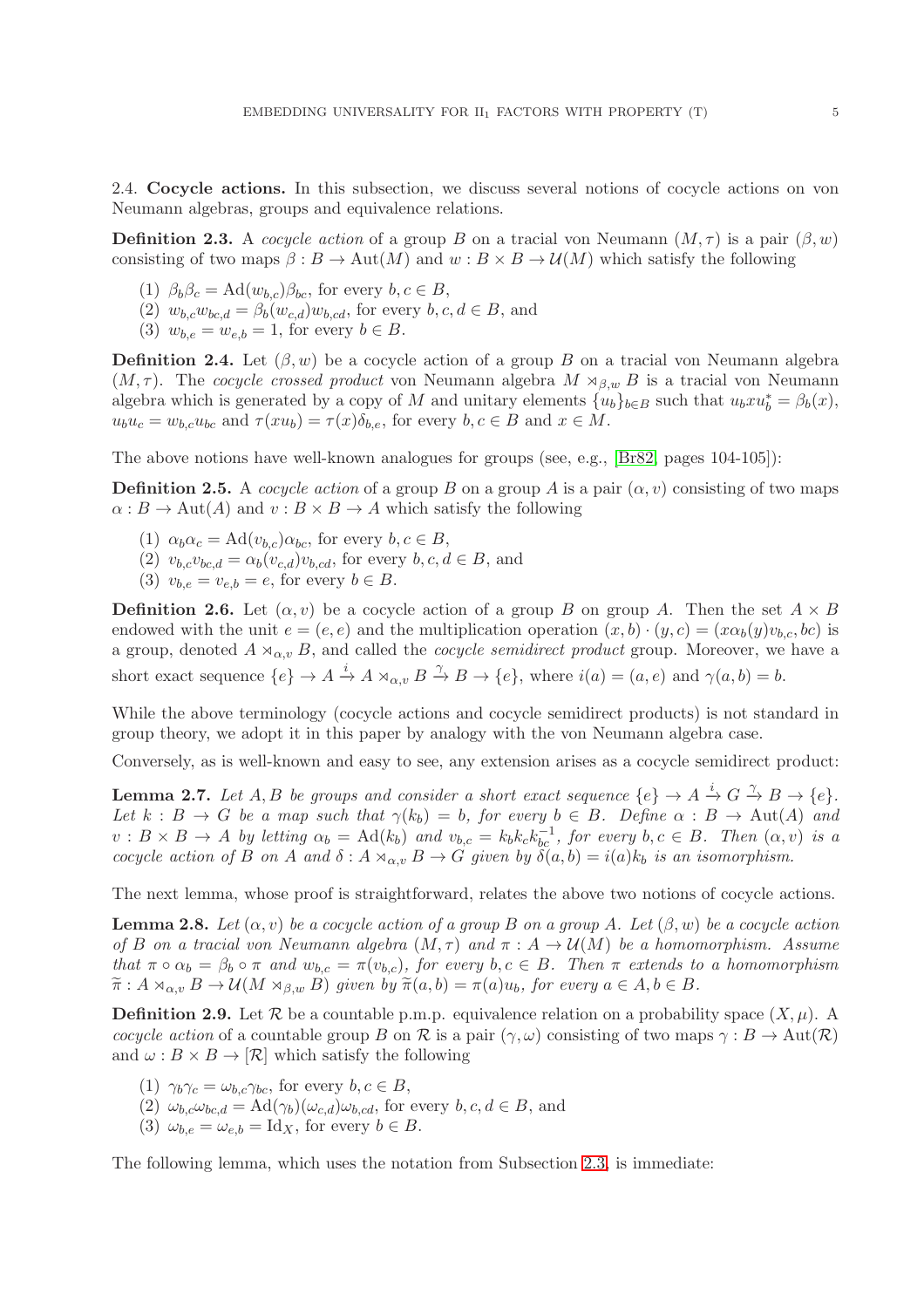<span id="page-5-4"></span>**Lemma 2.10.** Let R be a countable p.m.p. equivalence relation on a probability space  $(X, \mu)$  and  $(\gamma,\omega)$  be a cocycle action of a countable group B on R such that  $\mu({x \in X \mid \gamma_b(x) \in [x]_R}) = 0$ , for every  $b \in B \setminus \{e\}$ . Let S be the smallest equivalence relation on X which contains R and the graph of  $\gamma_b$ , for every  $b \in B$ . Then  $(i \circ \gamma, u \circ \omega)$  is a cocycle action of B on  $L(\mathcal{R})$  and  $L(\mathcal{S}) \cong L(\mathcal{R}) \rtimes_{i \circ \gamma, u \circ \omega} B$ .

*Proof.* The fact that  $(i \circ \gamma, u \circ \omega)$  is a cocycle action of B on  $L(\mathcal{R})$  follows trivially. To prove the second assertion, we notice that the hypothesis implies that  $[x]_{\mathcal{S}} = \bigcup_{g \in B} [\gamma_g(x)]_{\mathcal{R}}$ , for almost every  $x \in X$ . We claim that the map  $\phi : (\mathcal{R} \times B, \nu_{\mathcal{R}} \times c) \to (S, \nu_{\mathcal{S}})$  given by  $\phi(x, y, g) = (x, \gamma_{g^{-1}}(y))$ , for all  $(x, y) \in \mathcal{R}$  and  $q \in B$ , is a measure space isomorphism, where c is the counting measure on B.

To justify this claim, it suffices to show that  $(\nu_R \times c)(\phi^{-1}(A)) = \nu_S(A)$ , for any Borel set  $A \subset S$ . To this end, let  $C_g = \{(x, y) \in \mathcal{R} | (x, \gamma_{g^{-1}}(y)) \in A\}$ , for  $g \in B$ . Then we have that

<span id="page-5-0"></span>(2.1) 
$$
(\nu_{\mathcal{R}} \times c)(\phi^{-1}(A)) = \sum_{g \in B} \int_{\mathcal{R}} 1_A(x, \gamma_{g^{-1}}(y)) d\nu_{\mathcal{R}}(x, y) = \sum_{g \in B} \nu_{\mathcal{R}}(C_g)
$$

$$
= \sum_{g \in B} \int_X |C_g \cap [x]_{\mathcal{R}}| d\mu(x).
$$

Note that for almost every  $x \in X$  and  $y \in A \cap [x]_{\mathcal{S}}$ , there is a unique  $g \in B$  such that  $(x, y) \in A$ and  $(x, \gamma_q(y)) \in \mathcal{R}$ . This shows that  $A \cap [x]_{\mathcal{S}} = \bigcup_{q \in B} \gamma_{q^{-1}}(C_q \cap [x]_{\mathcal{R}})$ , and therefore,

<span id="page-5-1"></span>(2.2) 
$$
\nu_{\mathcal{S}}(A) = \int_X |A \cap [x]_{\mathcal{S}}| d\mu(x) = \int_X \sum_{g \in B} |C_g \cap [x]_{\mathcal{R}}| d\mu(x).
$$

Equations [\(2.1\)](#page-5-0) and [\(2.2\)](#page-5-1) together with Fubini's theorem show that  $(\nu_R \times c)(\phi^{-1}(A)) = \nu_S(A)$ , proving that  $\phi$  is a measure space isomorphism. Let  $V: L^2(\mathcal{S},\nu_{\mathcal{S}}) \to L^2(\mathcal{R} \times B,\nu_{\mathcal{R}} \times c)$  be the unitary operator defined by  $V\xi = \xi \circ \phi$ , for any  $\xi \in L^2(\mathcal{S}, \nu_{\mathcal{S}})$ .

Denote by  $u : [\mathcal{R}] \to \mathcal{U}(\mathcal{L}(\mathcal{R}))$  and  $w : [\mathcal{S}] \to \mathcal{U}(\mathcal{L}(\mathcal{S}))$  the homomorphisms that together with a copy of  $L^{\infty}(X)$  generate the von Neumann algebras  $L(\mathcal{R})$  and  $L(\mathcal{S})$ , respectively. Denote by  $\{u_g\}_{g\in B}$ the canonical unitaries that implement the cocycle action  $(i \circ \gamma, u \circ \omega)$  of B on  $L(\mathcal{R})$ . Since R is a subequivalence relation of S, we have  $[\mathcal{R}] \subset [\mathcal{S}]$ . It is easy to see that  $\text{Ad}(V^*)$  preserves  $L^{\infty}(X)$ , maps  $u_{\theta}$  to  $w_{\theta}$  for  $\theta \in [\mathcal{R}]$  and  $u_g$  to  $w_g$  for  $g \in B$ . This implies that  $V^*(L(\mathcal{R}) \rtimes_{i \circ \gamma, u \circ \omega} B)V \subset L(\mathcal{S})$ . Since S is generated by  $[\mathcal{R}]$  and B,  $L(\mathcal{S})$  is generated by  $L^{\infty}(X)$  together with  $\{w_{\theta} | \theta \in [\mathcal{R}] \cup B\}$ . Thus, we deduce that  $V^*(\mathcal{L}(\mathcal{R}) \rtimes_{i \circ \gamma, u \circ \omega} B)V = \mathcal{L}(\mathcal{S})$ , which proves the lemma.

2.5. Wreath-like product groups as cocycle semidirect products. In this subsection we show that wreath-like products admit a special cocycle semidirect product decomposition. For groups A and B, we denote by  $\sigma$  the *shift* action of B on  $A^B = \prod_{b \in B} A$  given by  $\sigma_b(x) = (x_{b^{-1}c})_{c \in B}$ , for every  $x = (x_c)_{c \in B} \in A^B$  and  $b \in B$ . Note that  $\sigma$  leaves invariant the normal subgroup  $A^{(B)} = \bigoplus_{b \in B} A$  of  $A^B$ . We start by recording the following direct consequence of Lemma [2.7:](#page-4-0)

<span id="page-5-2"></span>**Corollary 2.11.** Let A, B be groups. A group G belongs to  $\mathcal{WR}(A, B)$  if and only if it is isomorphic to  $A^{(B)} \rtimes_{\alpha,v} B$ , for a cocycle action  $(\alpha, v)$  on B on  $A^{(B)}$  such that  $\alpha_b(A_c) = A_{bc}$ , for every  $b, c \in B$ .

We continue with an example of cocycle actions satisfying Corollary [2.11.](#page-5-2)

<span id="page-5-3"></span>**Lemma 2.12.** Let  $A, B$  be groups. Let  $\rho : B \to A^B$  be a map such that  $v_{b,c} := \rho_b \sigma_b(\rho_c) \rho_{bc}^{-1} \in A^{(B)}$ , for every  $b, c \in B$ , and  $\rho_e = e$ . For  $b \in B$ , define  $\alpha_b := \text{Ad}(\rho_b)\sigma_b \in \text{Aut}(A^{(B)})$ . Then  $(\alpha, v)$  is a cocycle action of B on  $A^{(B)}$  and the cocycle semidirect product  $G = A^{(B)} \rtimes_{\alpha,v} B$  belongs  $\mathcal{WR}(A, B)$ .

*Proof.* It is straightforward to check that  $(\alpha, v)$  is a cocycle action. Since clearly  $\alpha_b(A_c) = A_{bc}$ , for every  $b, c \in B$ , Corollary [2.11](#page-5-2) implies that  $G \in \mathcal{WR}(A, B)$ .

The following key result, obtained in a preliminary version of [\[CIOS21\]](#page-15-0), shows that any wreath-like product group admits a decomposition as in Lemma [2.12:](#page-5-3)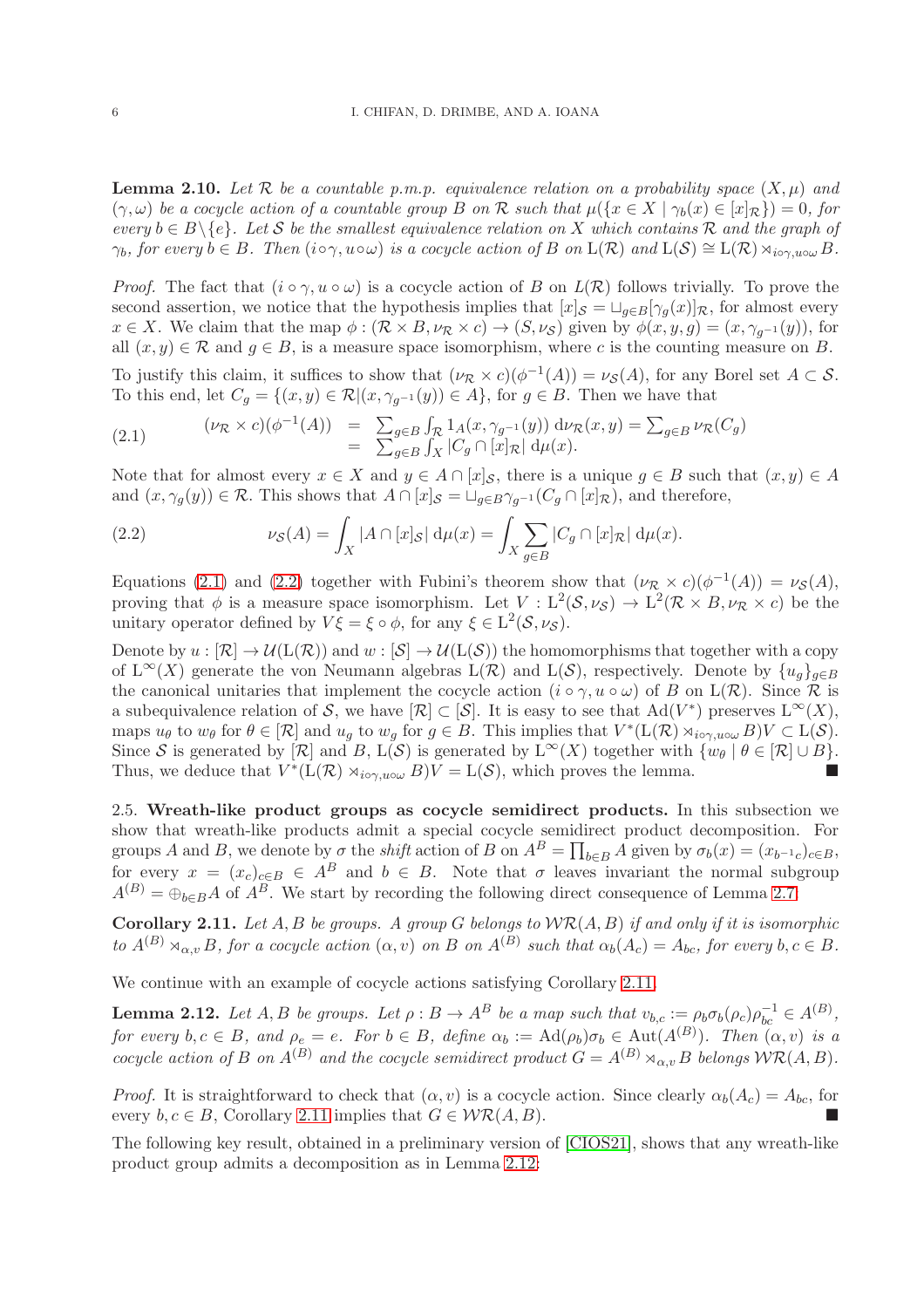<span id="page-6-0"></span>**Lemma 2.13.** [\[CIOS21\]](#page-15-0) Let  $G \in \mathcal{WR}(A, B)$ , for groups A, B. Then there is  $\rho : B \to A^B$  such that  $v_{b,c} := \rho_b \sigma_b(\rho_c) \rho_{bc}^{-1} \in A^{(B)}$ , for every  $b, c \in B$ , and  $\rho_e = e$ , and letting  $\alpha_b := \text{Ad}(\rho_b) \sigma_b \in \text{Aut}(A^{(B)})$ , for every  $b \in B$ , we have that  $G \cong A^{(B)} \rtimes_{\alpha, v} B$ .

*Proof.* We have a short exact sequence  $\{e\} \to \bigoplus_{b \in B} A_b \to G \stackrel{\varepsilon}{\to} B \to \{e\}$  such that  $A_b \cong A$  and  $gA_bg^{-1} = A_{\varepsilon(g)b}$ , for every  $b \in B$  and  $g \in G$ . For  $b \in B$ , fix  $k_b \in G$  with  $\varepsilon(k_b) = b$ . Take  $k_e = e$ .

Let  $\varphi_b: A_e \to A_b$  be the isomorphism given by  $\varphi_b(x) = k_b x k_b^{-1}$ . Define  $\varphi: A_e^{(B)} \to \oplus_{b \in B} A_b$  by

$$
\varphi=\oplus_{b\in B}\varphi_b.
$$

If  $g \in G$  and  $b \in B$ , then  $\varepsilon (k_h^{-1})$  $b^{-1}g k_{\varepsilon(g)^{-1}b}$  = e and thus  $k_b^{-1}$  $b_b^{-1}g k_{\varepsilon(g)^{-1}b} \in \oplus_{b \in B} A_b$ . Denote by  $\pi: \oplus_{b \in B} A_b \to A_e$  the quotient homomorphism given by  $\pi((x_b)_{b \in B}) = x_e$ . Define a map  $\tau: G \to A_e^B$ by letting

<span id="page-6-3"></span>
$$
\tau_g = (\pi (k_b^{-1} g k_{\varepsilon(g)^{-1} b}))_{b \in B}, \text{ for every } g \in G.
$$

If  $g \in G$  and  $x \in \bigoplus_{b \in B} A_b$ , then  $\tau_{gx} \tau_g^{-1} = (\pi (k_b^{-1})^2)$  $(b_0^{-1}gxg^{-1}k_b))_{b\in B}$ . Write  $gxg^{-1} = (y_c)_{c\in B} \in \bigoplus_{b\in B} A_b$ . Since  $k_h^{-1}$  $b^{-1}y_c k_b \in A_{b^{-1}c}$ , we get that  $\pi(k_b^{-1})$  $b^{-1} g x g^{-1} k_b) = k_b^{-1}$  $b^{-1}y_bk_b$ . Thus,  $\pi(k_b^{-1})$  $b^{-1}gxg^{-1}k_b$ ) = e if  $y_b = e$ and  $\varphi_b(\pi(k_b^{-1}g x g^{-1} k_b)) = y_b$ , for every  $b \in B$ . This implies that

<span id="page-6-2"></span>(2.3) 
$$
\tau_{gx}\tau_g^{-1} \in A_e^{(B)} \text{ and } \varphi(\tau_{gx}\tau_g^{-1}) = gxg^{-1}, \text{ for every } g \in G \text{ and } x \in \oplus_{b \in B} A_b.
$$

Now, a direct calculation shows that  $\tau$  is a 1-cocycle for the action  $\sigma \circ \varepsilon : G \to \text{Aut}(A_e^B)$ :

(2.4) 
$$
\tau_{g_1} \sigma_{\varepsilon(g_1)}(\tau_{g_2}) = \tau_{g_1 g_2}, \text{ for every } g_1, g_2 \in G.
$$

This follows by using that  $(\sigma_{\varepsilon(g_1)}(\tau_{g_2}))_b = (\tau_{g_2})_{\varepsilon(g_1)^{-1}b} = \pi(k_{\varepsilon(g_1)^{-1}b}^{-1}g_2k_{\varepsilon(g_1g_2)^{-1}b})$ , for every  $b \in B$ .

Moreover, as automorphisms of  $A_e^B$ , we have that

<span id="page-6-1"></span>(2.5) 
$$
\varphi^{-1} \circ \mathrm{Ad}(g) \circ \varphi = \mathrm{Ad}(\tau_g) \circ \sigma_{\varepsilon(g)}, \text{ for every } g \in G.
$$

To justify this, note that  $\pi(y)a\pi(y)^{-1} = yay^{-1}$ , for every  $a \in A_e$  and  $y = (y_b)_{b \in B} \in \bigoplus_{b \in B} A_b$ . Thus, if  $x = (x_b)_{b \in B} \in A_e^{(B)}$ , then

$$
((\mathrm{Ad}(\tau_g) \circ \sigma_{\varepsilon(g)})(x))_b = \mathrm{Ad}(\pi(k_b^{-1}g k_{\varepsilon(g)^{-1}b})) (x_{\varepsilon(g)^{-1}b}) = \mathrm{Ad}(k_b^{-1}g k_{\varepsilon(g)^{-1}b})(x_{\varepsilon(g)^{-1}b}),
$$
  
and so 
$$
((\varphi \circ \mathrm{Ad}(\tau_g) \circ \sigma_{\varepsilon(g)})(x))_b = \mathrm{Ad}(g k_{\varepsilon(g)^{-1}b})(x_{\varepsilon(g)^{-1}b}) = ((\mathrm{Ad}(g) \circ \varphi)(x))_b.
$$
 This proves (2.5).

Define  $\rho: B \to A_e^B$  by  $\rho_b = \tau_{k_b}$ , for  $b \in B$ . Let  $v: B \times B \to A_e^B$  and  $\alpha: B \to \text{Aut}(A_e^{(B)})$  be given by  $v_{b,c} = \rho_b \sigma_b(\rho_c) \rho_{bc}^{-1}$  and  $\alpha_b = \text{Ad}(\rho_b) \sigma_b$ , for  $b, c \in B$ . Then using [\(2.3\)](#page-6-2) and [\(2.4\)](#page-6-3) we get

<span id="page-6-4"></span>
$$
(2.6) \t v_{b,c} = \tau_{k_b} \sigma_{\varepsilon(k_b)}(\tau_{k_c}) \tau_{k_{bc}}^{-1} = \tau_{k_b k_c} \tau_{k_{bc}}^{-1} = \varphi^{-1}(k_b k_b k_{bc}^{-1}) \in A_e^{(B)}, \text{ for every } b, c \in B.
$$

Define  $\theta: A_e^{(B)} \rtimes_{\alpha,v} B \to G$  by letting  $\theta(x,b) = \varphi(x)k_b$ . If  $(x,b), (y,c) \in A_e^{(B)} \rtimes_{\alpha,v} B$ , then  $(2.5)$ implies that  $\text{Ad}(k_b) \circ \varphi = \varphi \circ \text{Ad}(\tau_{k_b}) \circ \sigma_{\varepsilon(k_b)} = \varphi \circ \alpha_b$ . In combination with  $(2.6)$ , we derive that

$$
\theta(x,b)\theta(y,c) = \varphi(x)k_b\varphi(y)k_c = \varphi(x)\text{Ad}(k_b)(\varphi(y))k_bk_c
$$
  
= 
$$
\varphi(x\alpha_b(y))k_bk_c = \varphi(x\alpha_b(y)v_{b,c})k_{bc} = \theta((x,b)\cdot(y,c)).
$$

This proves that  $\theta$  is a homomorphism. Since  $\theta$  is bijective, it follows that  $\theta$  is an isomorphism.

**Remark 2.14.** As a consequence of [\[CIOS21,](#page-15-0) Lemma 4.1], if  $\psi : A \to A_0$  is an onto homomorphism and  $G \in \mathcal{WR}(A,B)$ , then we can find  $G_0 \in \mathcal{WR}(A_0,B)$  and an onto homomorphism  $\tilde{\psi}: G \to G_0$ which extends  $\psi^B : A^{(B)} \to A_0^{(B)}$  $_{0}^{(D)}$ . Lemma [2.13](#page-6-0) implies the same for arbitrary, not necessarily onto, homomorphisms  $\psi : A \to A_0$ . Indeed, let  $\rho : B \to A^B$  be as in Lemma [2.13.](#page-6-0) For  $b, c \in B$ , let  $\tau_b = \psi^B(\rho_b) \in A_0^B$ ,  $\beta_b = \text{Ad}(\tau_b)\sigma_b \in \text{Aut}(A_0^{(B)})$  $\binom{B}{0}$  and  $w_{b,c} = \tau_b \sigma_b(\tau_b) \tau_{bc}^{-1} = \psi^B(v_{b,c}) \in A_0^{(B)}$  $\binom{D}{0}$ . Then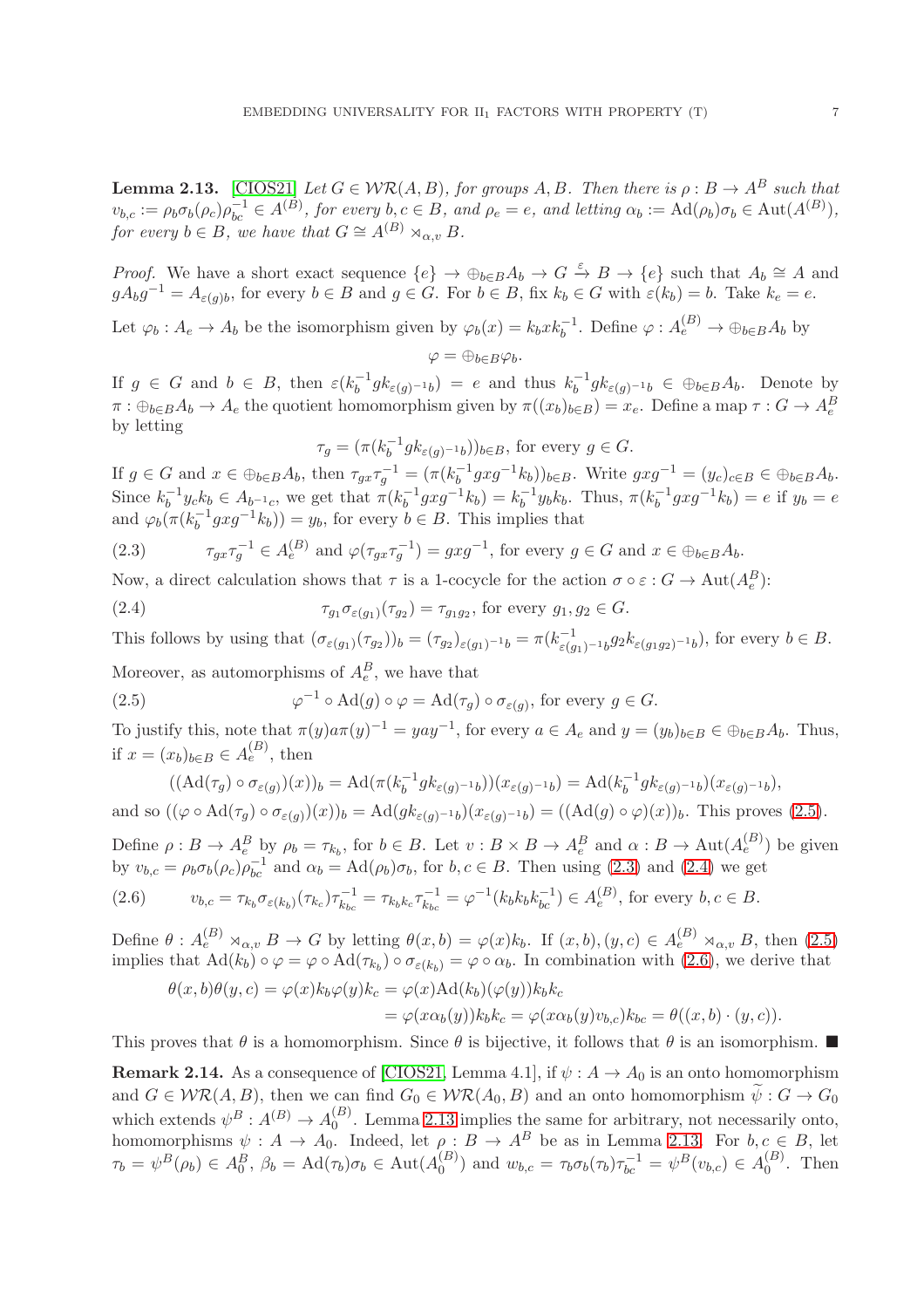$(\beta, w)$  is a cocycle action of B on  $A_0^{(B)}$  $\widetilde{\psi}^{(B)}_0, G_0 = A_0^{(B)} \rtimes_{\beta,w} B \in \mathcal{WR}(A_0, B)$  and  $\widetilde{\psi}(a, b) = (\psi^B(a), b),$ for  $a \in A^{(B)}$  and  $b \in B$ , defines a homomorphism  $\widetilde{\psi}: G \to G_0$  which extends  $\psi^B: A^{(B)} \to A_0^{(B)}$  $\overset{(D)}{0}$ .

We end this section by using Lemma [2.13](#page-6-0) to characterise wreath-like products  $G \in \mathcal{WR}(A, B)$  as certain subgroups of the unrestricted wreath product group  $A^B \rtimes_{\sigma} B$ .

**Corollary 2.15.** Let A, B be groups and denote by  $\delta: A^B \rtimes_{\sigma} B \to B$  the quotient homomorphism. Then a group belongs to  $WR(A, B)$  if and only if it is isomorphic to a subgroup G of  $A^B \rtimes_{\sigma} B$ which satisfies that  $A^{(B)} \subset G$ ,  $\delta(G) = B$  and  $\text{ker}(\delta_{|G}) = A^{(B)}$ .

*Proof.* If  $x \in A^B$ ,  $b \in B$ , then  $(x, b)(A^c)(x, b)^{-1} = A^{bc}$ . This implies that any subgroup G of  $A^B \times_{\sigma} B$  such that  $A^{(B)} \subset G$ ,  $\delta(G) = B$  and  $\ker(\delta_{|G}) = A^{(B)}$  belongs to  $W\mathcal{R}(A, B)$ .

Conversely, let  $G \in \mathcal{WR}(A, B)$  and represent it as  $G = A^{(B)} \rtimes_{\alpha,v} B$  as in Lemma [2.13.](#page-6-0) Then  $\lambda$ :  $G \to A^B \rtimes_{\sigma} B$  given by  $\lambda(a, b) = (a \rho_b, b)$ , for every  $a \in A^{(B)}$ ,  $b \in B$ , is an injective homomorphism. Since  $A^{(B)} \subset \lambda(G)$ ,  $\delta(\lambda(G)) = B$  and ker $(\delta_{|\lambda(G)}) = A^{(B)}$ , the conclusion follows.

# 3. Wreath-like product von Neumann algebras

<span id="page-7-0"></span>In this section, motivated by Corollary [2.12,](#page-5-3) we introduce and study a notion of wreath-like product for tracial von Neumann algebras.

**Definition 3.1.** Let  $(M, \tau)$  be a tracial von Neumann algebra and B be a group. A tracial von Neumann algebra N is said to be a wreath-like product of M and B if it is isomorphic to  $M^B \rtimes_{\beta,w} B$ , where  $(\beta, w)$  is a cocycle action of B on  $M^B$  such that  $\beta_b(M^c) = M^{bc}$ , for every  $b, c \in B$ . We denote by  $\mathcal{WR}(M, B)$  the class of all wreath-like products of M and B.

**Example 3.2.** Let A, B be groups and  $G \in \mathcal{WR}(A, B)$ . Then  $L(G) \in \mathcal{WR}(L(A), B)$ . To see this, by Corollary [2.11](#page-5-2) we have  $G \cong A^{(B)} \rtimes_{\alpha,v} B$ , for a cocycle action  $(\alpha, v)$  on B on  $A^{(B)}$  such that  $\alpha_b(A_c) = A_{bc}$ , for every  $b, c \in B$ . Let  $(u_g)_{g \in G} \subset \mathcal{U}(\mathcal{L}(G))$  be the canonical generating unitaries. For  $b, c \in B$ , let  $\beta_b$  be the automorphism of  $L(A^{(B)}) = L(A)^B$  induced by  $\alpha_b$  and let  $w_{b,c} = u_{v_{b,c}}$ . Since  $\mathcal{L}(G) \cong \mathcal{L}(A)^B \rtimes_{\beta,w} B$  and  $\beta_b(M^c) = M^{bc}$ , for every  $b, c \in B$ , it follows that  $\mathcal{L}(G) \in \mathcal{WR}(\mathcal{L}(A), B)$ . This example will be significantly generalized in the main result of this section, Proposition [3.8.](#page-8-0)

<span id="page-7-1"></span>**Lemma 3.3.** Let  $(M, \tau)$  be a non-trivial tracial von Neumann algebra, B an infinite group and  $N \in \mathcal{WR}(M, B)$ . Then N is a II<sub>1</sub> factor. Moreover, if M is a factor, then  $M^B \subset N$  is a regular irreducible subfactor.

A subfactor  $P \subset N$  is called *regular* if its normalizer,  $\mathcal{N}_N(P) = \{u \in \mathcal{U}(N) \mid uPu^* = P\}$ , generates N and *irreducible* if  $P' \cap N = \mathbb{C}1$ .

*Proof.* We claim that  $(M^B)' \cap N \subset M^B$ . To this end, fix a sequence  $(c_n) \subset B$  with  $c_n \to \infty$ . Let  $x \in (M^B)' \cap N$  and consider its Fourier decomposition  $x = \sum_{b \in B} x_b u_b$ , where  $x_b \in M^B$ , for  $b \in B$ . Let  $b \in B \setminus \{e\}$ . Then  $x_b \beta_b(y) = y x_b$ , for every  $y \in M^B$  and  $b \in B$ . Let  $y \in \mathcal{U}(M) \setminus \mathbb{T}$ 1. For  $c \in B$ , let  $i_c : M \to M^c$  be the canonical isomorphism. Let  $y_n = i_{c_n}(y) \in \mathcal{U}(M^B)$ . As  $y_n \in \mathcal{U}(M^{c_n}), \beta_b(y_n) \in \mathcal{U}(M^{bc_n}), \tau(y_n) = \tau(\beta_b(y_n)) = \tau(y)$  and  $bc_n \neq c_n$ , for every n, we get that  $||x_b||_2^2 = \langle x_b \beta_b(y_n), y_n x_b \rangle \rightarrow |\tau(y)|^2 ||x_b||_2^2$ . Since  $|\tau(y)| < 1$ , this gives that  $x_b = 0$ . Since this holds for every  $b \in B \setminus \{e\}$ , we derive that  $x = x_e \in M^B$ , which proves the claim.

If  $x \in N$  is central, then  $x \in M^B$  by the claim. Since  $\beta_{c_n}(M^F) = M^{c_nF}$  and  $\beta_{c_n}(x) = u_{c_n}xu_{c_n}^* = x$ , for every  $F \subset B$  and n, we derive that  $||x||_2^2 = \langle \beta_{c_n}(x), x \rangle \to |\tau(x)|^2$ . Thus,  $x \in \mathbb{C}^1$ , proving that N is a factor. As  $M^B \subset N$  is regular, the claim implies the moreover assertion, finishing the proof. ■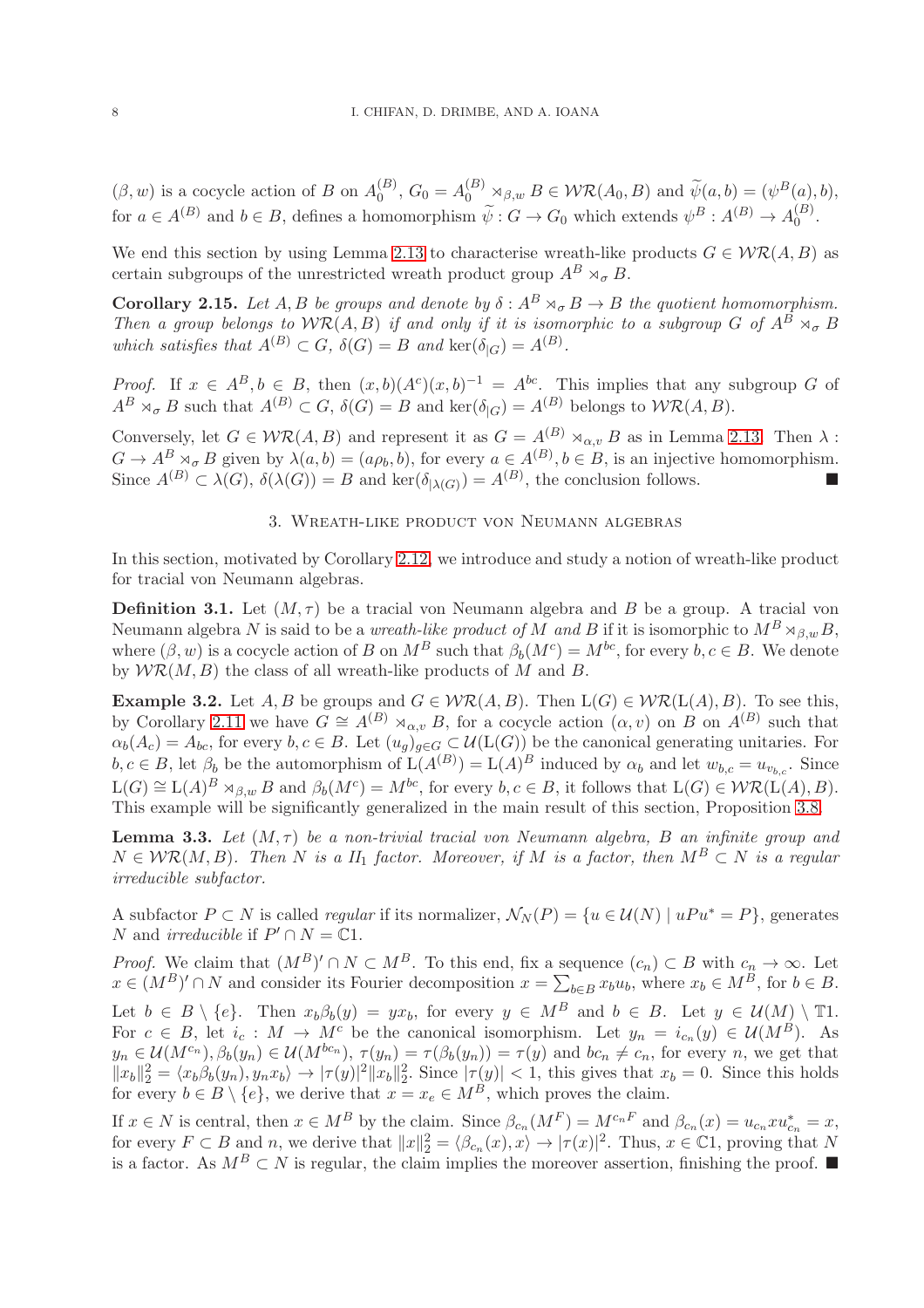<span id="page-8-4"></span>**Remark 3.4.** Note that the proof of Lemma [3.3](#page-7-1) shows that  $(M^S)' \cap N \subset M^B$  for any infinite subset  $S \subset B$ .

Our next goal is to give constructions of wreath-like product von Neumann algebras.

<span id="page-8-3"></span>**Notation 3.5.** Let  $(M, \tau)$  be a tracial von Neumann algebra and B be a group. We denote by

- $(1)$   $\gamma: \mathcal{U}(M)^{(B)} \to \mathcal{U}(M^B)$  the homomorphism given by  $\gamma((x_b)_{b \in B}) = \otimes_{b \in B} x_b$ .
- (2)  $\eta : \mathcal{U}(M)^B \to \text{Aut}(M^B)$  the homomorphism given by  $\eta((y_b)_{b \in B}) = \otimes_{b \in B} \text{Ad}(y_b)$ .
- (3)  $B \sim^{\sigma} U(M)^{B}$  the shift action of B (which preserves the subgroup  $U(M)^{(B)} < U(M)^{B}$ ).
- (4)  $B \curvearrowright^{\lambda} M^B$  the Bernoulli shift action given by  $\lambda_b(x) = \otimes_{c \in B} x_{b^{-1}c}$ , for  $x = \otimes_{c \in B} x_c \in M^B$ .

With this notation, we have:

<span id="page-8-1"></span>**Lemma 3.6.** Let  $(M, \tau)$  be a tracial von Neumann algebra and B a group. Let  $\xi : B \to \mathcal{U}(M)^B$  be a map such that  $\xi_b \sigma_b(\xi_c) \xi_{bc}^{-1} \in \mathcal{U}(M)^{(B)}$ , for every  $b, c \in B$ . Define  $\beta_b = \eta(\xi_b) \lambda_b \in \text{Aut}(M^B)$  and  $w_{b,c} = \gamma(\xi_b \sigma_b(\xi_c) \xi_{bc}^{-1}) \in \mathcal{U}(M^B)$ , for every  $b, c \in B$ . Then  $(\beta, w)$  is a cocycle action of B on  $M^B$ and  $M^B \rtimes_{\beta,w} B \in \mathcal{WR}(M, B)$ .

The proof of this lemma uses the following result, whose proof is straightforward.

<span id="page-8-2"></span>**Lemma 3.7.** 
$$
\lambda_b(\gamma(\zeta)) = \gamma(\sigma_b(\zeta))
$$
,  $\eta(\sigma_b(\xi)) = \lambda_b \eta(\xi) \lambda_b^{-1}$ , for all  $b \in B$ ,  $\zeta \in \mathcal{U}(M)^{(B)}$ ,  $\xi \in \mathcal{U}(M)^B$ .

*Proof of Lemma [3.6.](#page-8-1)* Since  $\beta_b(M^c) = M^{bc}$ , for every  $b, c \in B$ , it suffices to check that  $(\beta, w)$  is a cocycle action. Let  $b, c, d \in B$ . Using Lemma [3.7](#page-8-2) and that  $\eta(x) = \text{Ad}(\gamma(x))$ , for every  $x \in \mathcal{U}(M)^{(B)}$ , we get that

$$
\beta_b \beta_c = \eta(\xi_b)(\lambda_b \eta(\xi_c) \lambda_b^{-1}) \lambda_{bc} = \eta(\xi_b) \eta(\sigma_b(\xi_c)) \lambda_{bc} = \mathrm{Ad}(w_{b,c}) \eta(\xi_{bc}) \lambda_{bc} = \mathrm{Ad}(w_{b,c}) \beta_{bc}.
$$

Moreover, as  $\eta(y)(\gamma(x)) = \gamma(yxy^{-1})$ , for every  $x \in \mathcal{U}(M)^{(B)}$  and  $y \in \mathcal{U}(M)^B$ , Lemma [3.7](#page-8-2) gives  $\beta_b(w_{c,d}) = \eta(\xi_b)(\lambda_b(\gamma(\xi_c\sigma_c(\xi_d)\xi_{cd}^{-1}))) = \eta(\xi_b)(\gamma(\sigma_b(\xi_c\sigma_c(\xi_d)\xi_{cd}^{-1}))) = \gamma(\xi_b\sigma_b(\xi_c)\sigma_{bc}(\xi_b)\sigma_b(\xi_{cd})^{-1}\xi_b^{-1}).$ This fact implies that  $w_{b,c}w_{bc,d} = \beta_b(w_{c,d})w_{b,cd}$  and hence  $(\beta, w)$  is a cocycle action.

We now arrive at the main result of this section. Let A, B be groups and  $G \in \mathcal{WR}(A, B)$ . Given a tracial von Neumann algebra  $(M, \tau)$ , we show that any homomorphism  $\pi : A \to \mathcal{U}(M)$  extends to a homomorphism  $\widetilde{\pi}: G \to \mathcal{U}(N)$ , for some  $N \in \mathcal{WR}(M, B)$ .

To this end, using Lemma [2.13,](#page-6-0) we write  $G = A^{(B)} \rtimes_{\alpha,v} B$ , where  $(\alpha, v)$  is a cocycle action of B on  $A^{(B)}$  given by  $\alpha_b = \text{Ad}(\rho_b)\sigma_b$  and  $v_{b,c} = \rho_b \sigma_b(\rho_c) \rho_{bc}^{-1}$ , for some map  $\rho : B \to A^B$ .

<span id="page-8-0"></span>**Proposition 3.8.** Let  $\pi : A \to \mathcal{U}(M)$  be a homomorphism, where  $(M, \tau)$  is a tracial von Neumann algebra. Define  $\xi := \pi^B(\rho_b) \in \mathcal{U}(M)^B$ , for every  $b \in B$ . Then  $\xi_b \sigma_b(\xi_c) \xi_{bc}^{-1} \in \mathcal{U}(M)^{(B)}$ , for every  $b, c \in M$ . Define  $\beta_b = \eta(\xi_b)\lambda_b \in \text{Aut}(M^B)$  and  $w_{b,c} = \gamma(\xi_b\sigma_b(\xi_c)\xi_{bc}^{-1}) \in \mathcal{U}(M^B)$ , for every  $b, c \in B$ . Then  $(\beta, w)$  is a cocycle action of B on  $M^B$ ,  $N := M^B \rtimes_{\beta,w} B \in \mathcal{WR}(M, B)$  and there is a homomorphism  $\widetilde{\pi}: G \to \mathcal{U}(N)$  given by  $\widetilde{\pi}(x) = \gamma(\pi^B(x)) = \otimes_{b \in B} \pi(x_b)$  and  $\widetilde{\pi}(e, c) = u_c$ , for every  $x = (x_b)_{b \in B} \in A^{(B)}$  and  $c \in B$ . In particular, if  $\pi(A)'' = M$ , then  $\widetilde{\pi}(A^{(B)})'' = M^B$  and  $\widetilde{\pi}(G)'' = N$ .

Proof. Since  $\pi^B \circ \sigma_b = \sigma_b \circ \pi^B$ , we get that  $\xi_b \sigma_b(\xi_c) \xi_{b c}^{-1} \in \mathcal{U}(M)^{(B)}$ , for every  $b, c \in M$ . Lemma [3.6](#page-8-1) then implies that  $(\beta, w)$  is a cocycle action of B on  $M^B$  and  $N := M^B \rtimes_{\beta, w} B \in \mathcal{WR}(M, B)$ . Define  $\widetilde{\pi}: A^{(B)} \to \mathcal{U}(M^B)$  by letting  $\widetilde{\pi}(x) = \gamma(\pi^B(x)) = \otimes_{b \in B} \pi(x_b)$ , for every  $x = (x_b)_{b \in B} \in A^{(B)}$ . Then  $w_{b,c} = \gamma(\xi_b \sigma_b(\xi_c) \xi_{bc}^{-1}) = (\gamma \circ \pi^B)(\rho_b \sigma_b(\rho_c) \rho_{bc}^{-1}) = \tilde{\pi}(v_{b,c}),$  for every  $b, c \in B$ . Moreover,  $(\tilde{\pi} \circ \alpha_b)(x) =$  $\otimes_{c\in C} \text{Ad}(\pi((\rho_b)_c))(\pi(x_{b-1_c})) = (\beta_b \circ \widetilde{\pi})(x)$ , for every  $b \in B$  and  $x = (x_c)_{c\in B} \in A^{(B)}$ . Hence  $\tilde{\pi} \circ \alpha_b = \beta_b \circ \tilde{\pi}$ , for every  $b \in B$ . Altogether, Lemma [2.8](#page-4-1) gives that  $\tilde{\pi}$  extends to a homomorphism  $\tilde{\pi}: G \to \mathcal{U}(N)$  such that  $\tilde{\pi}(e, b) = u_b$ , for every  $b \in B$ . The last assertion is now immediate.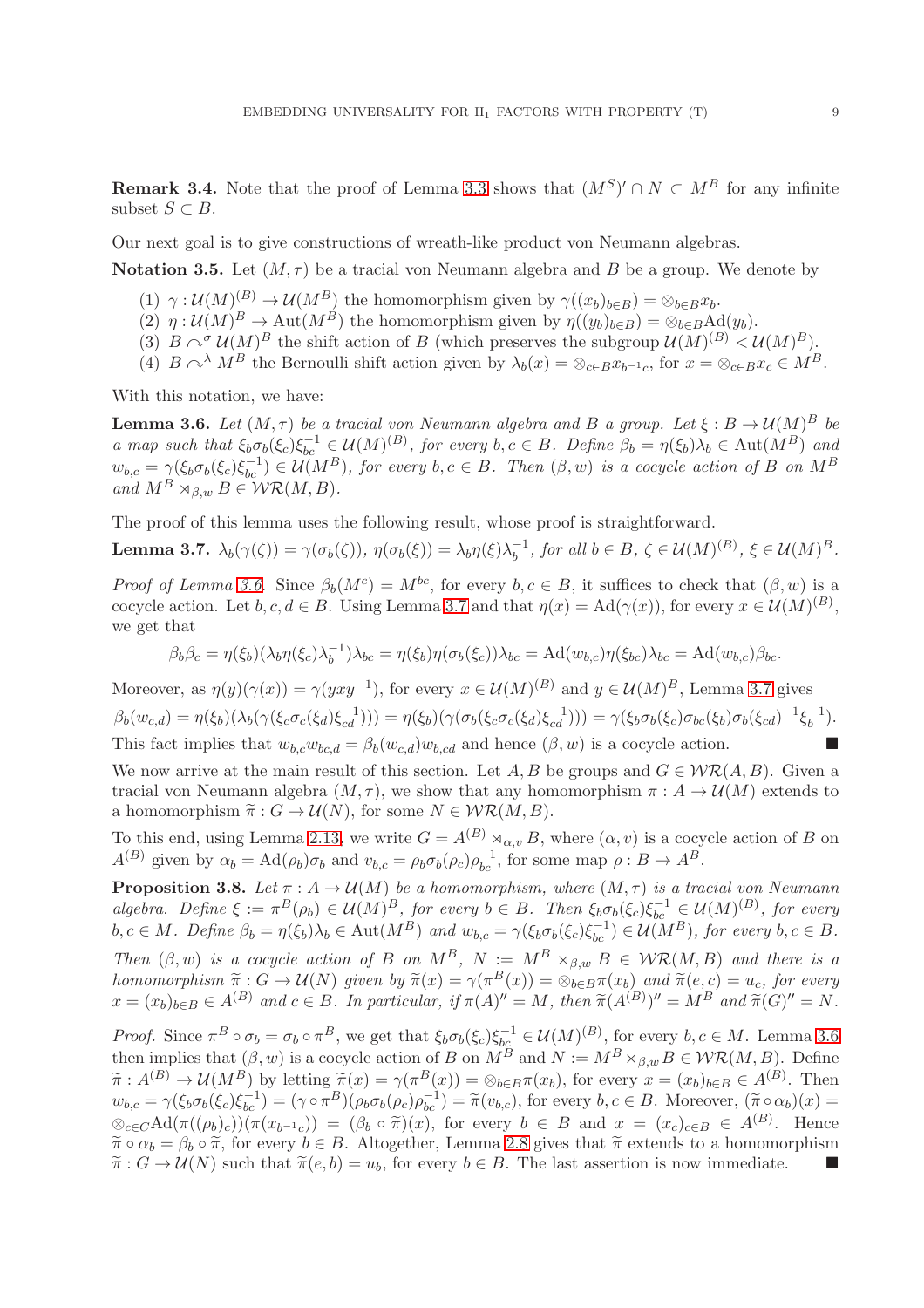<span id="page-9-1"></span>**Notation 3.9.** To emphasize the dependence on  $\pi$ , we hereafter write  $(\beta^{\pi}, w^{\pi})$  instead of  $(\beta, w)$ .

#### 4. Rigidity for wreath-like product von Neumann algebras

The following is the main technical result of this paper.

<span id="page-9-0"></span>**Theorem 4.1.** Assume that  $G \in \mathcal{WR}(A, B)$  has property (T) and no nontrivial characters, where A is a nontrivial countable group and B is an icc hyperbolic group with  $Out(B) = \{e\}.$ 

For  $i \in \{1,2\}$ , let  $\pi_i : A \to \mathcal{U}(M_i)$  be a homomorphism with  $\pi_i(A)'' = M_i$ , where  $M_i$  is a  $II_1$  factor. Let  $N_i = M_i^B \rtimes_{\beta^{m_i}, w^{m_i}} B \in \mathcal{WR}(M_i, B)$  be as defined in Proposition [3.8](#page-8-0) and Notation [3.9.](#page-9-1)

Then  $N_i$  is a  $II_1$  factor with property (T) such that  $\mathcal{F}(N_i) = \{1\}$  and  $Out(N_i) = \{e\}.$ 

Moreover, if  $\theta : N_1 \to pN_2p$  is a \*-isomorphism, where  $p \in N_2$  is a projection, then  $p = 1$  and there is  $u \in \mathcal{U}(N_2)$  such that  $\theta(\tilde{\pi}_1(g)) = u\tilde{\pi}_2(g)u^*$ , for every  $g \in G$ . Furthermore, there is a  $\ast$ -isomorphism  $\theta_0$  :  $M_1$  →  $M_2$  such that  $\theta_0(\pi_1(g)) = \pi_2(g)$ , for all  $g \in A$ .

*Proof.* The proof follows closely the strategy of the proof of [\[CIOS21,](#page-15-0) Theorem 8.4]. If  $i \in \{1,2\}$ , then Lemma [3.3](#page-7-1) implies that  $N_i$  is a  $II_1$  factor. Moreover, since G has property (T) and the homomorphism  $\widetilde{\pi}_i : G \to \mathcal{U}(N_i)$  satisfies  $\widetilde{\pi}_i(G)'' = N_i$ , we get that  $N_i$  has property (T). We only need to justify the moreover assertion since this implies that  $\mathcal{F}(N_i) = \{1\}$  and  $Out(N_i) = \{e\}.$ 

Let  $\theta: N_1 \to pN_2p$  be a \*-isomorphism. Since  $M_2^B$  is a factor, we may assume that  $p \in M_2^B$ . We claim that

<span id="page-9-2"></span>(4.1) 
$$
\theta(M_1^B) \prec_{pN_{2}p}^s p M_2^B p \text{ and } p M_2^B p \prec_{pN_{2}p}^s \theta(M_1^B).
$$

Since  $N_i$  have property (T),  $M_i$  is a factor and thus  $M_i^B \subset N_i$  is an irreducible regular subfactor by Lemma [3.3,](#page-7-1) for every  $i \in \{1,2\}$ , and B is hyperbolic, [\(4.1\)](#page-9-2) follows from [\[CIOS21,](#page-15-0) Lemma 8.5]. The proof of this lemma, which relies on [\[PV12\]](#page-16-12) (as used in [\[CIOS21,](#page-15-0) Theorem 7.15]), applies verbatim by using that for every  $i \in \{1,2\}$  we have a \*-homomorphism  $\Delta_i: N_i \to N_i \overline{\otimes} L(B)$  given by  $\Delta_i(xu_b) = xu_b \otimes u_b$ , for  $x \in M_i^B$ ,  $b \in B$ .

Since  $M_1^B \subset N_1, pM_2^B p \subset pN_2p$  are regular irreducible subfactors and the countable groups  $\mathcal{N}_{N_1}(M_1^B)/\mathcal{U}(M_1^B) \cong \mathcal{N}_{pN_2p}(pM_2^Bp)/\mathcal{U}(pM_2^Bp) \cong B$  are icc, [\(4.1\)](#page-9-2) together with [\[IPP05,](#page-15-13) Lemma 8.4] (see also [\[CIOS21,](#page-15-0) Theorem 7.4]) imply that there is  $u \in \mathcal{U}(pN_2p)$  such that  $u\theta(M_1^B)u^* = pM_2^B p$ . After replacing  $\theta$  by Ad(u)  $\circ \theta$ , we may thus assume that

<span id="page-9-3"></span>
$$
\theta(M_1^B) = pM_2^B p.
$$

Since  $\mathcal{N}_{N_1}(M_1^B)/\mathcal{U}(M_1^B) \cong \mathcal{N}_{pN_2p}(pM_2^Bp)/\mathcal{U}(pM_2^Bp) \cong B$ , there is an automorphism  $\delta$  of B such that  $\theta(u_b) \in M_2^B u_{\delta(b)}$ , for every  $b \in B$ . Since  $Out(B) = \{e\}$ , there is  $c \in B$  such that  $\delta(b) = cbc^{-1}$ , for every  $b \in B$ . Thus, after replacing  $\theta$  by  $\text{Ad}(u_c^*) \circ \theta$ , we get that

<span id="page-9-4"></span>(4.3) 
$$
\theta(u_b) \in M_2^B u_b, \text{ for every } b \in B.
$$

Recall that  $G = A^{(B)} \rtimes_{\alpha,v} B$ . By Proposition [3.8](#page-8-0) we have that  $\tilde{\pi}_1(e, b) = \tilde{\pi}_2(e, b) = u_b$ , for every  $b \in B$ . If  $a \in A^{(B)}$ , then  $\widetilde{\pi}_1(a, e) \in M_1^B$  and  $\widetilde{\pi}_2(a, e) \in M_2^B$  and so  $\theta(\widetilde{\pi}_1(a, e)) \in M_2^B$  by [\(4.2\)](#page-9-3). By combining these facts with [\(4.3\)](#page-9-4), we deduce that

<span id="page-9-5"></span>(4.4) 
$$
\theta(\widetilde{\pi}_1(g)) \in M_2^B \widetilde{\pi}_2(g), \text{ for every } g \in G.
$$

Consider the trace preserving action  $G \curvearrowright^{\kappa} M_2^B$  given by  $\kappa_g = \text{Ad}(\tilde{\pi}_2(g))$  for  $g \in G$ . By [\(4.4\)](#page-9-5), for any  $g \in G$ , there is  $\eta_g \in M_2^B$  such that  $\theta(\tilde{\pi}_1(g)) = \eta_g \tilde{\pi}_2(g)$ . Then  $(\eta_g)_{g \in G}$  is a generalized 1-cocycle for  $\kappa$  with support projection  $p: \eta_g \eta_g^* = p, \eta_g^* \eta_g = \lambda_g(p)$  and  $\eta_{gh} = \eta_g \kappa_g(\eta_h)$ , for every  $g, h \in G$ .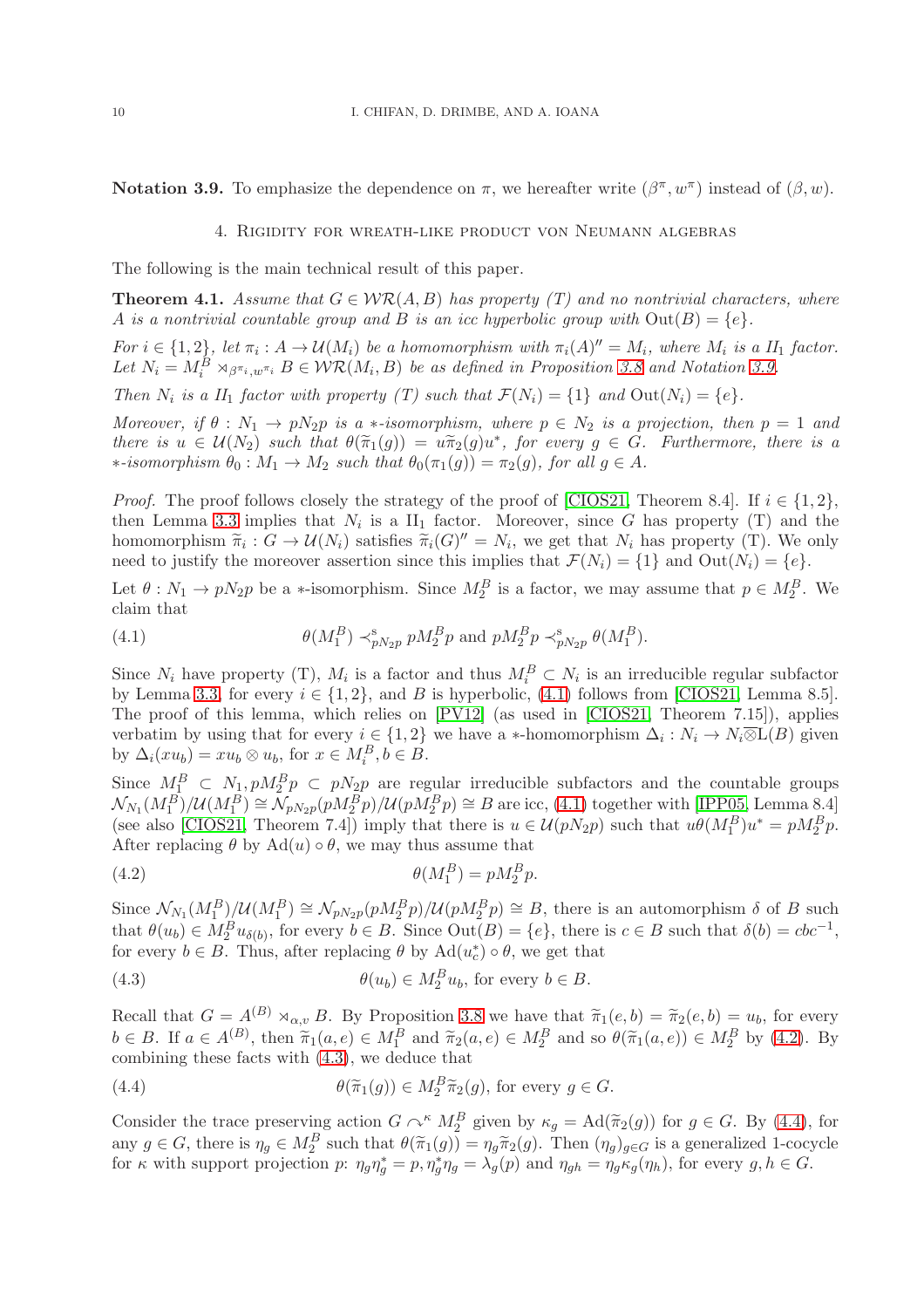Next, Proposition [3.8](#page-8-0) gives that  $\tilde{\pi}_2(x) = \otimes_{b \in B} \pi_2(x_b)$ , thus  $\kappa_{(x,e)}(M_2^c) = M_2^c$ , for  $x = (x_b)_{b \in B} \in A^{(B)}$ and  $c \in B$ . If  $b \in B$ , then  $\tilde{\pi}_2(e, b) = u_b$ , hence  $\kappa_{(e, b)} = \text{Ad}(u_b) = \beta_b^{\pi_2}$  and thus  $\kappa_{(e, b)}(M_2^c) = M_2^{bc}$ , for every  $b, c \in B$ . Altogether, we get  $\kappa_{(x,b)}(M_2^c) = M_2^{bc}$ , for every  $x \in A^{(B)}$  and  $b, c \in B$ . Equivalently, if  $\varepsilon: G \to B$  is the quotient homomorphism, then  $\kappa_g(M_2^c) = M_2^{\varepsilon(g)c}$  $a_2^{\varepsilon(g)c}$ , for every  $g \in G$  and  $c \in B$ . Thus,  $G \curvearrowright^k M_2^B$  is built over the action  $G \curvearrowright B$  given by  $g \cdot b = \varepsilon(g)b$ , for  $g \in G, b \in B$ , in the sense of [\[KV15,](#page-16-13) Definition 2.5].

Since G has no nontrivial characters, by applying [\[CIOS21,](#page-15-0) Theorem 7.10], we get that  $p = 1$  and there is  $u \in \mathcal{U}(M_2^B)$  such that  $\eta_g = u \kappa_g(u)^*$ . Thus, we derive that

(4.5) 
$$
\theta(\widetilde{\pi}_1(g)) = u\widetilde{\pi}_2(g)u^*, \text{ for every } g \in G.
$$

By Proposition [3.8](#page-8-0) we get that  $\tilde{\pi}_i(g) = \pi_i(g) \in M_i^e$ , for every  $i \in \{1,2\}$  and  $g \in (A)_e$ . Denote by  $\theta_0$  the restriction of  $\text{Ad}(u^*) \circ \theta$  to  $M_1^e$ . Then [\(4.5\)](#page-10-0) implies that  $\theta_0(M_1^e) = M_2^e$  and identifying  $M_i^e \equiv M_i$ , we have  $\theta_0(\pi_1(g)) = \pi_2(g)$ , for every  $g \in A$ . This finishes the proof.

# <span id="page-10-0"></span>5. EMBEDDINGS INTO PROPERTY  $(T)$   $II_1$  factors

This section is devoted to the proofs of our main results. To prove Theorems [A](#page-0-0) and [B,](#page-0-1) we will need the fact, observed in [\[GP98,](#page-15-6) Remark 1.3] and recorded below, that a separable McDuff  $II_1$  factor can be generated by 3 unitaries. Although we will not use this, note that moreover any separable  $II<sub>1</sub>$  factor with property Gamma can be generated by 2 unitaries by [\[GP98,](#page-15-6) Theorem 6.2].

<span id="page-10-1"></span>**Lemma 5.1.** [\[GP98\]](#page-15-6) Let M be a separable  $II_1$  factor and R be the hyperfinite  $II_1$  factor. Let  $(w_i)_{i\geq 1} \subset \mathcal{U}(M)$  be a sequence of unitaries which generate M. Let  $u, v \in \mathcal{U}(R)$  be two unitaries which generate R and  $(p_i)_{i\geq 1} \subset R$  be nonzero projections such that  $\sum_{i\geq 1} p_i = 1$ .

Then the unitaries  $1 \otimes u, 1 \otimes v, \sum_{i \geq 1} w_i \otimes p_i$  generate  $M \overline{\otimes} R$ .

5.1. Proof of Theorem [A.](#page-0-0) Let  $(M, \tau)$  be a separable tracial von Neumann algebra. Since M embeds into a separable II<sub>1</sub> factor (e.g., we can take  $M * L(\mathbb{F}_2)$ ), part (2) of Theorem [A](#page-0-0) follows from Theorem [C](#page-1-0) proven below. Thus, it remains to prove part (1) of Theorem [A.](#page-0-0)

To this end, let  $\widetilde{M} := (M * L(\mathbb{F}_2))\overline{\otimes}R$ . Since  $M * L(\mathbb{F}_2)$  is a separable  $II_1$  factor, by Lemma [5.1](#page-10-1) we find a homomorphism  $\pi : \mathbb{F}_3 \to \mathcal{U}(\widetilde{M})$  such that  $\pi(\mathbb{F}_3)' = \widetilde{M}$ .

Let H be an acylindrically hyperbolic group with property  $(T)$ . By Theorem [2.2\(](#page-3-0)2), H admits a quotient  $K \in \mathcal{WR}(\mathbb{F}_3, C)$ , for some group C. Let  $r : H \to K$  be the onto homomorphism. By Proposition [3.8,](#page-8-0) there is a cocycle action  $(\beta, w)$  of C on  $\widetilde{M}^C$  such that  $Q := \widetilde{M}^C \rtimes_{\beta,w} C$  belongs to  $WR(\overline{M}, C)$  and we have a homomorphism  $\widetilde{\pi}: K \to \mathcal{U}(Q)$  with  $\widetilde{\pi}(K)^{\prime\prime} = Q$ . By Lemma [3.3,](#page-7-1) Q is a II<sub>1</sub> factor. Moreover, the homomorphism  $\widetilde{\pi} \circ r : H \to \mathcal{U}(Q)$  satisfies  $(\widetilde{\pi} \circ r)(H)'' = \widetilde{\pi}(K)'' = Q$ . Therefore, if H has property (T), so does Q. Since M embeds into  $\widetilde{M}$  and thus into Q, this finishes the proof of part (1) of Theorem [A.](#page-0-0)

5.2. **Proof of Corollary [B.](#page-0-1)** Let  $(M, \tau)$  be a tracial von Neumann algebra. If M is separable, then it embeds into a  $II_1$  factor with property (T) by Theorem [A.](#page-0-0) Conversely, assume that M embeds into a property (T) II<sub>1</sub> factor N. Since N has property (T), it is finitely generated by [\[Po86,](#page-16-5) Theorem 4.4.1] (see also [\[HJKE21,](#page-15-19) Lemma 2.8]) and thus separable. Hence, M is separable as well.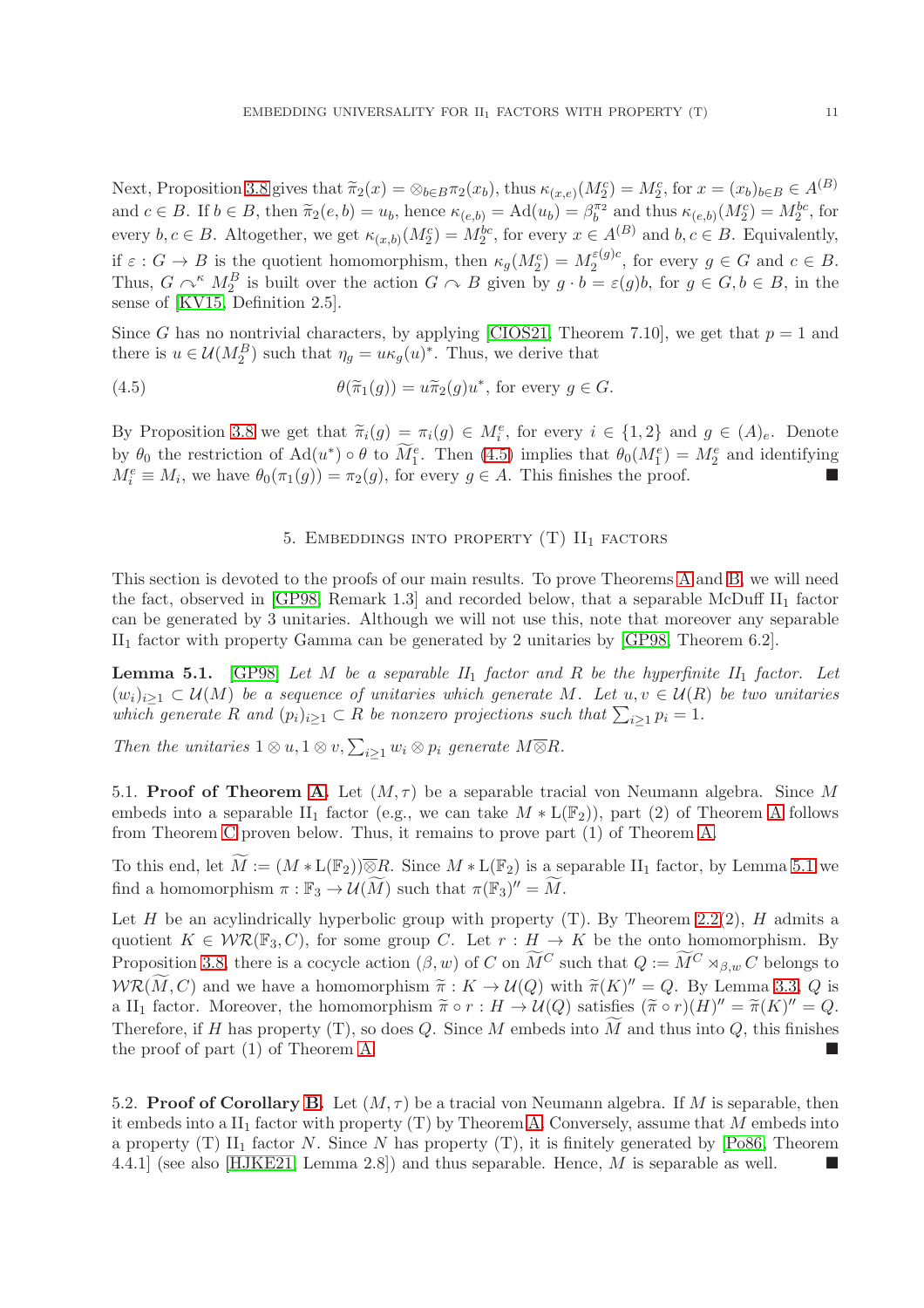5.3. **Proof of Theorem [C.](#page-1-0)** By Theorem [2.2\(](#page-3-0)1), there is a property (T) group  $G \in \mathcal{W}(\mathbb{F}_3, B)$ with no nontrivial characters, for some icc hyperbolic group B with  $Out(B) = \{e\}$ . Let R be the hyperfinite II<sub>1</sub> factor,  $u, v \in \mathcal{U}(R)$  be two generating unitaries and  $(p_i)_{i\geq 1} \subset R$  be nonzero projections such that  $\sum_{i\geq 1} p_i = 1$ .

Let M be a separable  $\text{II}_1$  factor and  $s \in \mathbb{T}$ . Let  $(w_i^{(M,s)})$  $(i^{(M, s)}_{i})_{i \geq 1} \subset \mathcal{U}(M)$  be a sequence of unitaries which generate M such that  $\tau(w_1^{(M,s)})$  $\binom{(M,s)}{1}$  = s. Let a, b, c be free generators of  $\mathbb{F}_3$ . Define a homomorphism  $\pi_{(M,s)} : \mathbb{F}_3 \to \mathcal{U}(M \overline{\otimes} R)$  by letting

$$
\pi_{(M,s)}(a) = 1 \otimes u, \pi_{(M,s)}(b) = 1 \otimes v
$$
 and  $\pi_{(M,s)}(c) = \sum_{i \ge 1} w_i^{(M,s)} \otimes p_i$ .

By Lemma [5.1](#page-10-1) we have that  $\pi_{(M,s)}(\mathbb{F}_3)^{\prime\prime} = M \overline{\otimes} R$ .

Applying Proposition [3.8](#page-8-0) and Theorem [4.1](#page-9-0) to  $A = \mathbb{F}_3$  and  $\pi_{(M,s)}$  gives a  $\text{II}_1$  factor  $P_{(M,s)} := N_{\pi_{(M,s)}}$ which has property (T) and satisfies  $Out(P_{(M,s)}) = \{e\}$  and  $\mathcal{F}(P_{(M,s)}) = \{1\}$ . Since  $P_{(M,s)}$  belongs to  $W\mathcal{R}(M\overline{\otimes}R, B)$ , it contains  $M\overline{\otimes}R$  and hence M.

Assume that  $P_{(M,s)}$  and  $P_{(N,t)}$  are stably isomorphic, for some separable II<sub>1</sub> factors M, N and s,  $t \in \mathbb{T}$ . Theorem [4.1](#page-9-0) implies that there is a ∗-isomorphism  $\theta_0 : M \overline{\otimes} R \to N \overline{\otimes} R$  such that  $\theta_0(\pi_{(M,s)}(g)) = \pi_{(N,t)}(g)$ , for every  $g \in \mathbb{F}_3$ . Thus,  $\theta_0(1 \otimes u) = 1 \otimes u$  and  $\theta_0(1 \otimes v) = 1 \otimes v$ . Hence  $\theta_0(1\otimes x)=1\otimes x$ , for every  $x\in R$ , and there is a  $*$ -isomorphism  $\theta_1: M\to N$  such that  $\theta_0=\theta_1\otimes \mathrm{Id}_R$ . From this we deduce that  $\sum_{i\geq 1} \theta_1(w_i^{(M,s)})$  $\hat{p}_i^{(M,s)}) \otimes p_i = \theta_0(\sum_{i \geq 1} w_i^{(M,s)} \otimes p_i) = \sum_{i \geq 1} w_i^{(N,t)} \otimes p_i$  and therefore  $\theta_1(w_i^{(M,s)})$  $\binom{(M,s)}{i} = w_i^{(N,t)}$  $i_i^{(N,t)}$ , for every  $i \geq 1$ . In particular  $s = \tau(w_1^{(M,s)})$  $\binom{(M,s)}{1} = \tau(w_1^{(N,t)}$  $1^{(N,t)}$  = t. This implies the conclusion of Theorem [C.](#page-1-0)

The final goal of this section is to prove Theorem [D.](#page-2-0) To this end, we will need the following analogue of Lemma [5.1](#page-10-1) for equivalence relations:

<span id="page-11-1"></span>**Lemma 5.2.** Let  $\mathcal{R}$  be an ergodic countable  $p.m.p.$  equivalence relation on a probability space  $(X, \mu)$ . Let T be an ergodic hyperfinite p.m.p. equivalence relation on a non-atomic probability space  $(Y, \nu)$ .

- (1) There exist  $\varphi, \psi \in [\mathcal{T}]$  such that  $\{u_{\varphi}, u_{\psi}\}' = L(\mathcal{T})$ .
- (2) There exist  $\alpha, \beta, \gamma \in [\mathcal{R} \times \mathcal{T}]$  such that  $\{u_{\alpha}, u_{\beta}, u_{\gamma}\}' = L(\mathcal{R} \times \mathcal{T})$ .

*Proof.* (1) Let  $(Y, \nu) = \prod_{n \geq 1} (\{0, 1\}, \frac{1}{2})$  $\frac{1}{2}(\delta_0 + \delta_1)$  and identify  $\mathcal T$  with the orbit equivalence relation induced by the dyadic odometer  $\varphi: Y \to Y$  given by addition by  $\underline{1} = (1, 0, \dots, 0, \dots)$ :

<span id="page-11-0"></span>
$$
\varphi(1,\dots,1,0,x_{k+1},x_{k+2},\dots)=(0,\dots,0,1,x_{k+1},x_{k+2},\dots).
$$

Let  $A_1 = \{(x_k)_{k \geq 1} \in Y \mid x_1 = 1\}$  and  $A_n = \{(x_k)_{k \geq 1} \in Y \mid x_1 = \cdots = x_{n-1} = 0, x_n = 1\}$ , for  $n \geq 2$ . Then  $\{A_n\}_{n \geq 1}$  is a measurable partition of  $\overline{Y}$  and  $\varphi^{2^n}(A_n) = A_n$ , for every  $n \geq 1$ . We define  $\psi \in [\mathcal{T}]$  by letting  $\psi_{|A_n} = \varphi^{2^n}|A_n}$ , for every  $n \geq 1$ . Denote  $u = u_{\varphi}, v = u_{\psi} \in L(\mathcal{T})$ ,  $p_0 = 1$ and  $p_n = 1_{A_n} \in L^{\infty}(Y)$ , for every  $n \ge 1$ . Also, denote  $M = \{u, v\}''$ .

Since  $L(\mathcal{T})$  is generated by u and  $\{p_n\}_{n\geq 1}$ , in order to prove that  $M = L(\mathcal{T})$ , it suffices to argue that  $p_n \in M$ , for every  $n \geq 0$ . We will prove this assertion by induction on n.

Assume that  $p_0, \dots, p_{N-1} \in M$ , for  $N \ge 1$ . As  $u \in M$  and  $v = \sum_{n \ge 1} p_n u^{2^n} \in M$ , we get that

(5.1) 
$$
w := \sum_{n \geq N} p_n u^{2^n} \in M.
$$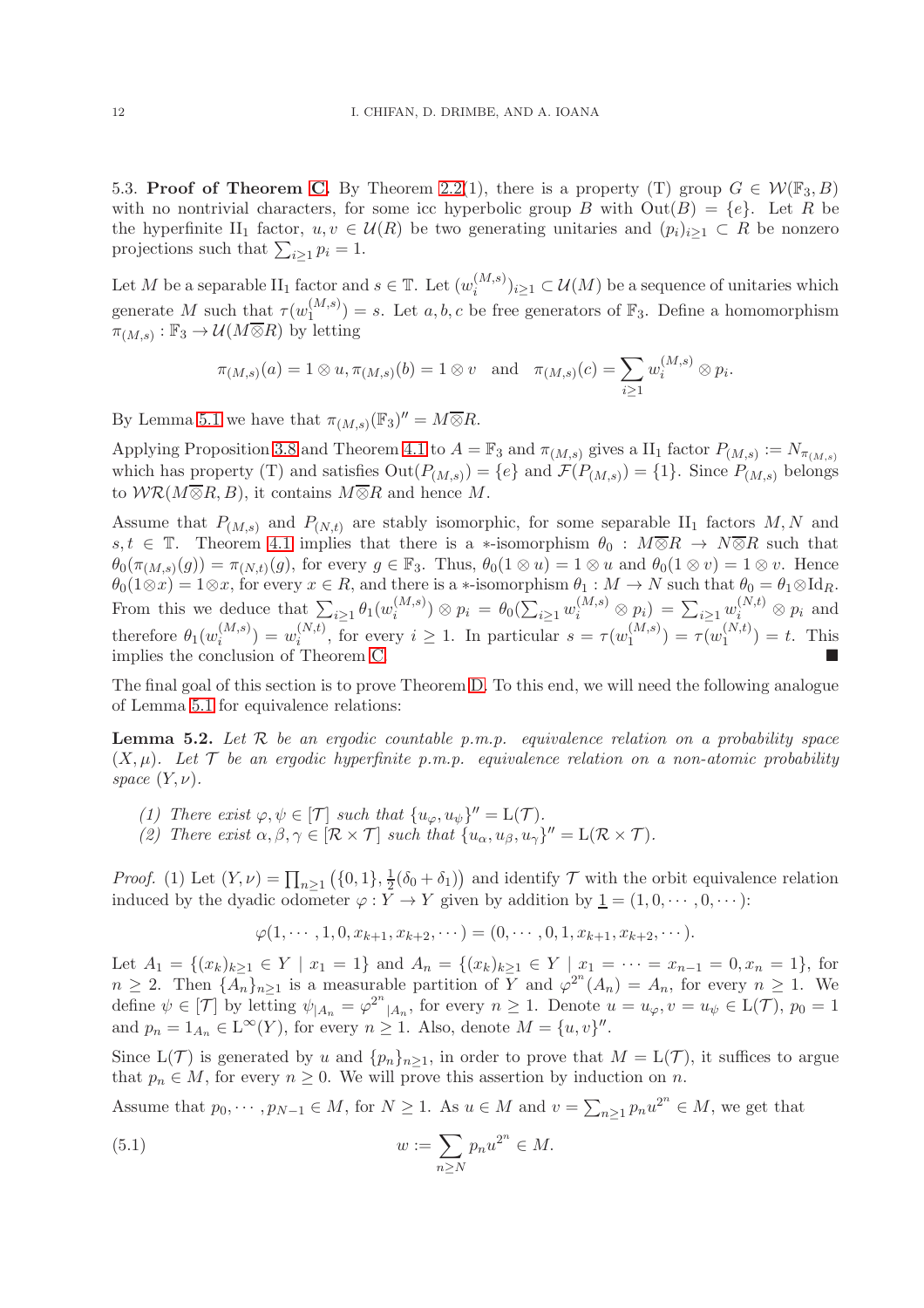Denote  $q_N := \sum_{n \ge N+1} p_n = 1_{\bigcup_{n \ge N+1} A_n}$ . We note that  $\varphi^{2^N}$  leaves invariant and acts ergodically on the set  $\bigcup_{n \ge N+1} A_n = \{(x_k)_{k \ge 1} \in Y \mid x_1 = \cdots = x_N = 0\}$ . Thus, we have that

<span id="page-12-0"></span>(5.2) 
$$
\lim_{K \to \infty} \frac{1}{K} \sum_{k=1}^{K} \text{Ad}(u^{k2N})(p_n) = \frac{\tau(p_n)}{\tau(q_N)} q_N = 2^{N-n} q_N \quad \text{in } || \cdot ||_2, \quad \text{for every } n \ge N+1.
$$

Since  $\frac{1}{K}\sum_{k=1}^K \text{Ad}(u^{k2^N})(w) \in M$ , for every  $K \geq 1$ , and  $\text{Ad}(u^{2^N})(p_N) = p_N$ , combining [\(5.1\)](#page-11-0) and [\(5.2\)](#page-12-0) gives that  $p_N u^{2^N} + \sum_{n \ge N+1} 2^{N-n} q_N u^{2^n} \in M$ . Since  $q_N = 1 - \sum_{n=1}^N p_n$  and  $p_1, \dots, p_{N-1} \in M$ , we further derive that

<span id="page-12-1"></span>(5.3) 
$$
p_N(u^{2^N} - \sum_{n \ge N+1} 2^{N-n} u^{2^n}) \in M.
$$

Finally, note that  $u^{2^N} - \sum_{n \ge N+1} 2^{N-n} u^{2^n} \in M$  has right support equal to 1. This is because there is a \*-isomorphism  $\{u\}^{\prime\prime} \cong L^{\infty}(\mathbb{T})$  which sends u to the identity function z and the equation  $z^{2^N} - \sum_{n \ge N+1} 2^{N-n} z^{2^n} = 0$ , for  $z \in \mathbb{T}$ , forces  $z^{2^N} = 1$  and thus only has finitely many solutions. In combination with [\(5.3\)](#page-12-1), this implies that  $p_N \in M$ , which finishes the proof of (1).

(2) By part (1), there are  $\varphi, \psi \in [\mathcal{T}]$  with  $\{u_{\varphi}, u_{\psi}\}' = L(\mathcal{T})$ . Let  $\alpha = \text{Id}_X \times \varphi, \beta = \text{Id}_X \times \psi \in [\mathcal{R} \times \mathcal{T}]$ . Let  $\mathcal{R}_0 \subset \mathcal{R}$  be a hyperfinite ergodic subequivalence relation. By (1), there are  $\zeta_1, \zeta_2 \in [\mathcal{R}_0] \subset [\mathcal{R}]$ with  $\{u_{\zeta_1}, u_{\zeta_2}\}'' = \mathcal{L}(\mathcal{R}_0)$  and so  $\mathcal{L}^{\infty}(X) \subset \{u_{\zeta_1}, u_{\zeta_2}\}''$ . Let  $\{\zeta_i\}_{i \geq 3} \subset [\mathcal{R}]$  be a sequence such that  ${u_{\zeta_i}\}_{i\geq 3} \subset {u_{\zeta}}_{\zeta \in [\mathcal{R}]}$  is  $\|\cdot\|_2$ -dense. Then  $(L^{\infty}(X) \cup {u_{\zeta}}_{\zeta \in [\mathcal{R}]})^{\prime\prime} \subset \{u_{\zeta_i}\}_{i\geq 1}^{\prime\prime}$ , thus  ${u_{\zeta_i}\}_{i\geq 1}^{\prime\prime} = L(\mathcal{R})$ . Next, let  ${Y_i}_{i\geq 1}$  be a measurable partition of Y consisting of sets of positive measure. Define

 $\gamma \in [\mathcal{R} \times \mathcal{T}]$  by letting  $\gamma_{|(X \times Y_i)} = \zeta_i \times \text{Id}_{Y_i}$ , for every  $i \geq 1$ . Then  $u_{\gamma} = \sum_{i \geq 1} u_{\zeta_i} \otimes 1_{Y_i}$ .

Finally, let  $N = \{u_{\alpha}, u_{\beta}, u_{\gamma}\}''.$  Since  $\{u_{\alpha}, u_{\beta}\}' = \mathbb{C}1 \otimes L(\mathcal{T})$ , we get that  $\mathbb{C}1 \otimes L(\mathcal{T}) \subset N.$  This further implies that  $\{u_{\zeta_i} \otimes 1\}_{i\geq 1} \subset N$ . Since  $\{u_{\zeta_i}\}_{i\geq 1}^N = L(\mathcal{R})$ , we also get that  $L(\mathcal{R}) \otimes \mathbb{C}1 \subset N$ . Altogether, it follows that  $N = L(\mathcal{R} \times \mathcal{T})$ , which proves (2).

**Proof of Theorem [D.](#page-2-0)** Let  $\mathcal{R}$  be a countable p.m.p. equivalence relation on a probability space  $(X, \mu)$ . Let P be a countable ergodic p.m.p. equivalence relation on  $(X, \mu)$  which contains R. Let T be an ergodic hyperfinite p.m.p. equivalence relation on a probability space  $(Z, \nu)$ . Since  $\mathcal{R} \times \Delta_Z \subset \mathcal{P} \times \mathcal{T}$ , it suffices to prove the conclusion of Theorem [D](#page-2-0) for  $\mathcal{P} \times \mathcal{T}$  instead of R. By Lemma [5.2,](#page-11-1) after replacing  $\mathcal R$  by  $\mathcal P \times \mathcal T$ , we may assume that there is a homomorphism  $\pi : A \to [\mathcal R]$ such that  ${u_{\pi(g)}\}_{g \in A}^{\prime\prime} = \mathcal{L}(\mathcal{R})$ , where  $A = \mathbb{F}_3$ .

In the rest of the proof, we will construct an equivalence relation S on  $(X^B, \mu^B)$  which satisfies the conclusion. First, by Theorem [2.2\(](#page-3-0)1), there is a property (T) group  $G \in \mathcal{W}(A, B)$  with no nontrivial characters, for some icc hyperbolic group B with  $Out(B) = \{e\}$ . Using Lemma [2.13,](#page-6-0) we write  $G = A^{(B)} \rtimes_{\alpha,v} B$ , where  $(\alpha, v)$  is a cocycle action of B on  $A^{(B)}$  given by  $\alpha_b = \text{Ad}(\rho_b)\sigma_b$  and  $v_{b,c} = \rho_b \sigma_b(\rho_c) \rho_{bc}^{-1}$ , for some map  $\rho : B \to A^B$ , where  $\sigma : B \to \text{Aut}(A^B)$  denotes the shift action.

Define the equivalence relation  $\mathcal{R}^{(B)}$  on  $(X^B, \mu^B)$  by  $((x_b)_{b\in B}, (y_b)_{b\in B}) \in \mathcal{R}^{(B)}$  if  $(x_b, y_b) \in \mathcal{R}$ , for every  $b \in B$ , and the set  $\{b \in B \mid x_b \neq y_b\}$  is finite. Also, define  $\kappa : [\mathcal{R}]^B \to \text{Aut}(\mathcal{R}^{(B)})$ by letting  $\kappa(\varphi)(x) = (\varphi_b(x_b))_{b \in B}$ , for every  $\varphi = (\varphi_b)_{b \in B} \in [\mathcal{R}]^B$  and  $x = (x_b)_{b \in B} \in X^B$ . Note that  $\kappa([\mathcal{R}]^{(B)}) \subset [\mathcal{R}^{(B)}]$ . We denote by  $B \curvearrowright^{\lambda} (X^B, \mu^B)$  the Bernoulli shift action and note that  $(\lambda_b)_{b \in B} \subset \text{Aut}(\mathcal{R}^{(B)})$ . Define  $\tau : B \to \text{Aut}(\mathcal{R}^{(B)})$  and  $\omega : B \times B \to [\mathcal{R}^{(B)}]$  by letting

$$
\tau_b = \kappa(\pi^B(\rho_b))\lambda_b
$$
 and  $\omega_{b,c} = \kappa(\pi^B(v_{b,c}))$ , for every  $b, c \in B$ .

Since  $\lambda_b \kappa(\pi^B(x))\lambda_b^{-1} = \kappa(\pi^B(\sigma_b(x)))$ , for every  $b \in B$  and  $x \in A^B$ , it follows that  $(\tau, \omega)$  is a cocycle action of B on  $\mathcal{R}^{(B)}$ . If  $b \in B \setminus \{e\}$  and we let  $\varphi = \pi^B(\rho_b) \in [\mathcal{R}]^B$ , then  $\tau_b(x) = (\varphi_c(x_{b^{-1}c}))_{c \in B}$ , for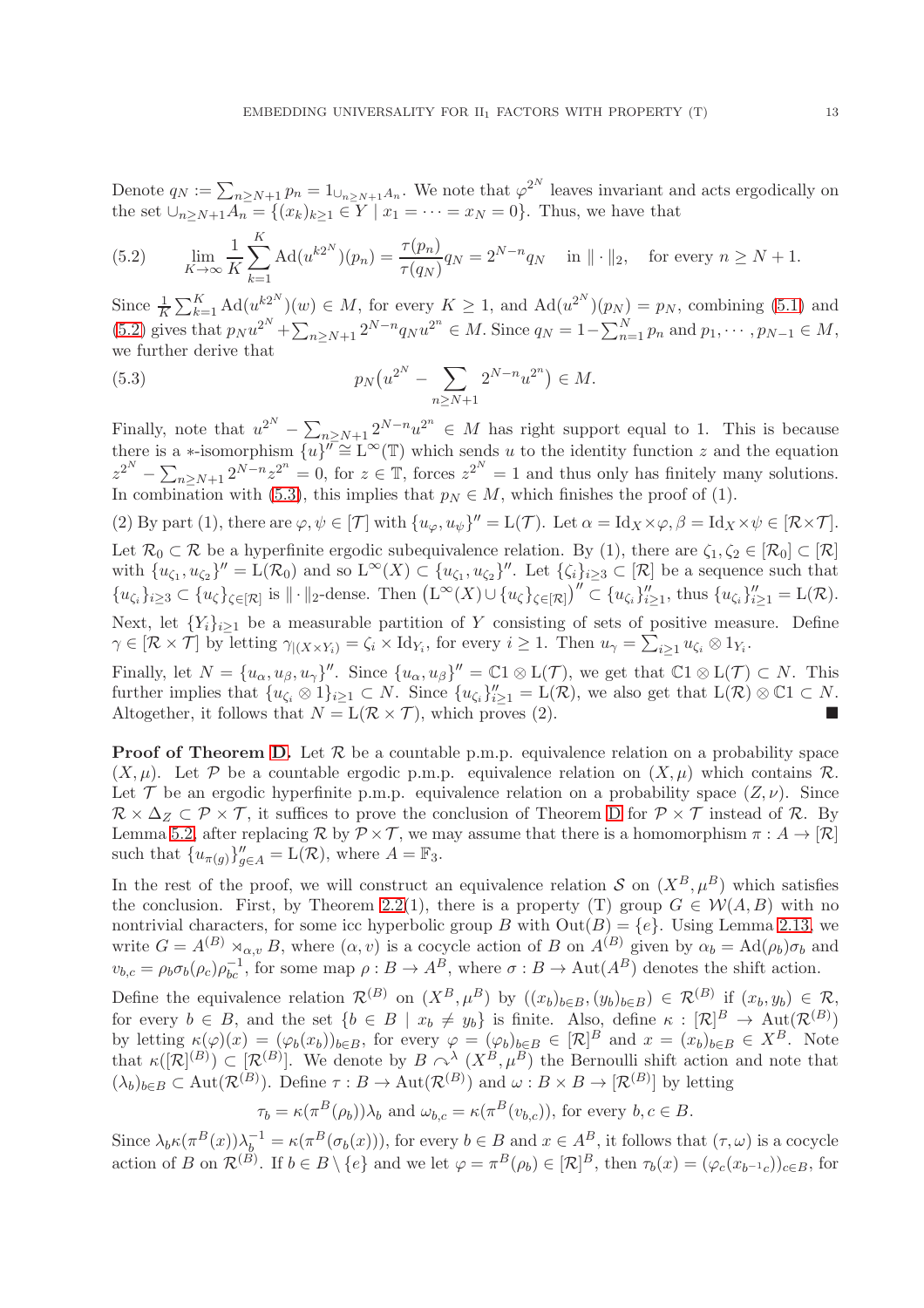every  $x = (x_c)_{c \in B} X^B$ . Thus, if  $(\tau_b(x), x) \in \mathcal{R}^{(B)}$ , then the set  $\{c \in B \mid \varphi_c(x_{b^{-1}c}) \neq x_c\}$  is finite. Since B is infinite, we get that  $\mu^B(\lbrace x \in X^B \mid (\tau_b(x), x) \in \mathcal{R}^{(B)} \rbrace) = 0$ , for every  $b \in B \setminus \lbrace e \rbrace$ .

Let S be the smallest equivalence relation on  $(X^B, \mu^B)$  which contains  $\mathcal{R}^{(B)}$  and the graph of  $\tau_b$ , for every  $b \in B$ . Let  $u : [\mathcal{R}^{(B)}] \to \mathcal{U}(\mathcal{L}(\mathcal{R}^{(B)}))$  and  $i : \mathrm{Aut}(\mathcal{R}^{(B)}) \to \mathrm{Aut}(\mathcal{L}(\mathcal{R}^{(B)}))$  be the homomorphisms defined in Subsection [2.3.](#page-3-1) By Lemma [2.10,](#page-5-4)  $(\beta, w) := (i \circ \tau, u \circ \omega)$  is a cocycle action of B on  $\mathcal{L}(\mathcal{R}^{(B)})$  and  $\mathcal{L}(S) \cong \mathcal{L}(\mathcal{R}^{(B)}) \rtimes_{\beta,w} B$ .

Let  $\xi_b = (u \circ \pi)^B(\rho_b) \in \mathcal{U}(\mathcal{L}(\mathcal{R}))^B$ , for  $b \in B$ . Then  $\xi_b \sigma_b(\xi_c) \xi_{bc}^{-1} \in \mathcal{U}(\mathcal{L}(\mathcal{R}))^{(B)}$ ,  $\beta_b = \eta(\xi_b) \lambda_b$  and  $w_{b,c} = \gamma(\xi_b \sigma_b(\xi_c) \xi_{bc}^{-1}),$  for every  $b, c \in B$ , where  $\eta, \gamma$  are defined as in Notation [3.5](#page-8-3) for  $M = \mathcal{L}(\mathcal{R})$ . Since  $(u \circ \pi)(A)'' = L(\mathcal{R})$ , Proposition [3.8](#page-8-0) and Theorem [4.1](#page-9-0) imply that  $L(\mathcal{S})$  has property (T),  $Out(L(S)) = \{e\}$  and  $\mathcal{F}(L(S)) = \{1\}$ . Since S contains  $\mathcal{R}^{(B)}$ , it also contains  $\mathcal{R} \times \Delta_{X^{B \setminus \{e\}}}$ , where we identify  $X^e$  with X. This finishes the proof.

### 6. STRUCTURAL PROPERTIES OF INFINITELY GENERIC  $II_1$  factors

In this section, we apply Theorem [A](#page-0-0) to obtain two new structural properties for the class of infinitely generic  $II_1$  factors introduced in [\[FGHS16,](#page-15-20) Propositions 5.7, 5.10 and 5.14] (see also [\[AGKE20,](#page-15-5) Fact 6.3.14]). Throughout this section, as in [\[Go20,](#page-15-15) [AGKE20\]](#page-15-5), we assume the Continuum Hypothesis.

<span id="page-13-1"></span>**Proposition 6.1.** [\[FGHS16\]](#page-15-20) There is a class of separable  $II_1$  factors  $\mathcal G$  satisfying the following:

- (1)  $\mathcal G$  is embedding universal: every separable  $II_1$  factor embeds into an element of  $\mathcal G$ ,
- (2) any embedding  $\pi: Q_1 \hookrightarrow Q_2$ , for some  $Q_1, Q_2 \in \mathcal{G}$  is elementary, i.e., it extends to an isomorphism  $Q_1^{\omega} \cong Q_2^{\omega}$ , and
- (3)  $\mathcal G$  is the maximum class with properties (1) and (2).

The elements of  $G$  are called infinitely generic  $II_1$  factors.

6.1. **Embeddings into ultraproducts.** A well-known question of Popa asks if every  $R^{\omega}$ -embeddable separable II<sub>1</sub> factor M admits an embedding  $\pi : M \hookrightarrow R^{\omega}$  such that the relative commutant  $\pi(M)' \cap R^{\omega}$  is a factor. While this question has been answered positively in some instances (e.g., when  $M = R$  [\[DL69\]](#page-15-21),  $M = L(SL_3(\mathbb{Z}))$  [\[Po13\]](#page-16-14), and M is any II<sub>1</sub> factor elementarily equivalent to  $R$  [\[AGKE20\]](#page-15-5)), it remains wide open in general. In particular, it is open for property (T) II<sub>1</sub> factors.

A variation of Popa's question, where R is replaced by infinitely generic  $II_1$  factors, was considered recently by Goldbring in [\[Go20\]](#page-15-15). Specifically, [\[Go20,](#page-15-15) Theorem 2.18] shows that if  $Q \in \mathcal{G}$ , then any II<sub>1</sub> factor M with property (T) admits an embedding in  $Q^{\omega}$  with factorial relative commutant.

By combining Theorem [A](#page-0-0) with properties of wreath-like product von Neumann algebras we extend [\[Go20,](#page-15-15) Theorem 2.18] to all full separable  $II_1$  factors M. More generally, we have:

<span id="page-13-0"></span>**Theorem 6.2.** Let Q be any infinitely generic  $II_1$  factor. Then any separable  $II_1$  factor  $P_0$  such that  $P'_0 \cap P_0^{\omega}$  is a (possibly trivial) factor admits an embedding  $\pi : P_0 \hookrightarrow Q^{\omega}$  such that  $\pi(P_0)' \cap Q^{\omega}$ is a factor.

*Proof.* By [\[Go20,](#page-15-15) Lemma 2.12], given  $Q_1, Q_2 \in \mathcal{G}$ , a separable II<sub>1</sub> factor M admits an embedding in  $Q_1^{\omega}$  with factorial relative commutant if and only if M admits an embedding in  $Q_2^{\omega}$  with factorial relative commutant. Thus, we only need to show that we can find  $Q \in \mathcal{G}$  such that  $P_0 \subset Q$  and the diagonal embedding  $P_0 \subset Q^{\omega}$  satisfies that  $P'_0 \cap Q^{\omega}$  is a factor.

Let  $P = P_0 \overline{\otimes} R$ . By the proof of Theorem [A](#page-0-0) there exists a  $\text{II}_1$  factor  $N = P^B \rtimes_{\alpha,v} B \in \mathcal{WR}(P,B)$ with property  $(T)$ , where  $B$  is an icc hyperbolic group.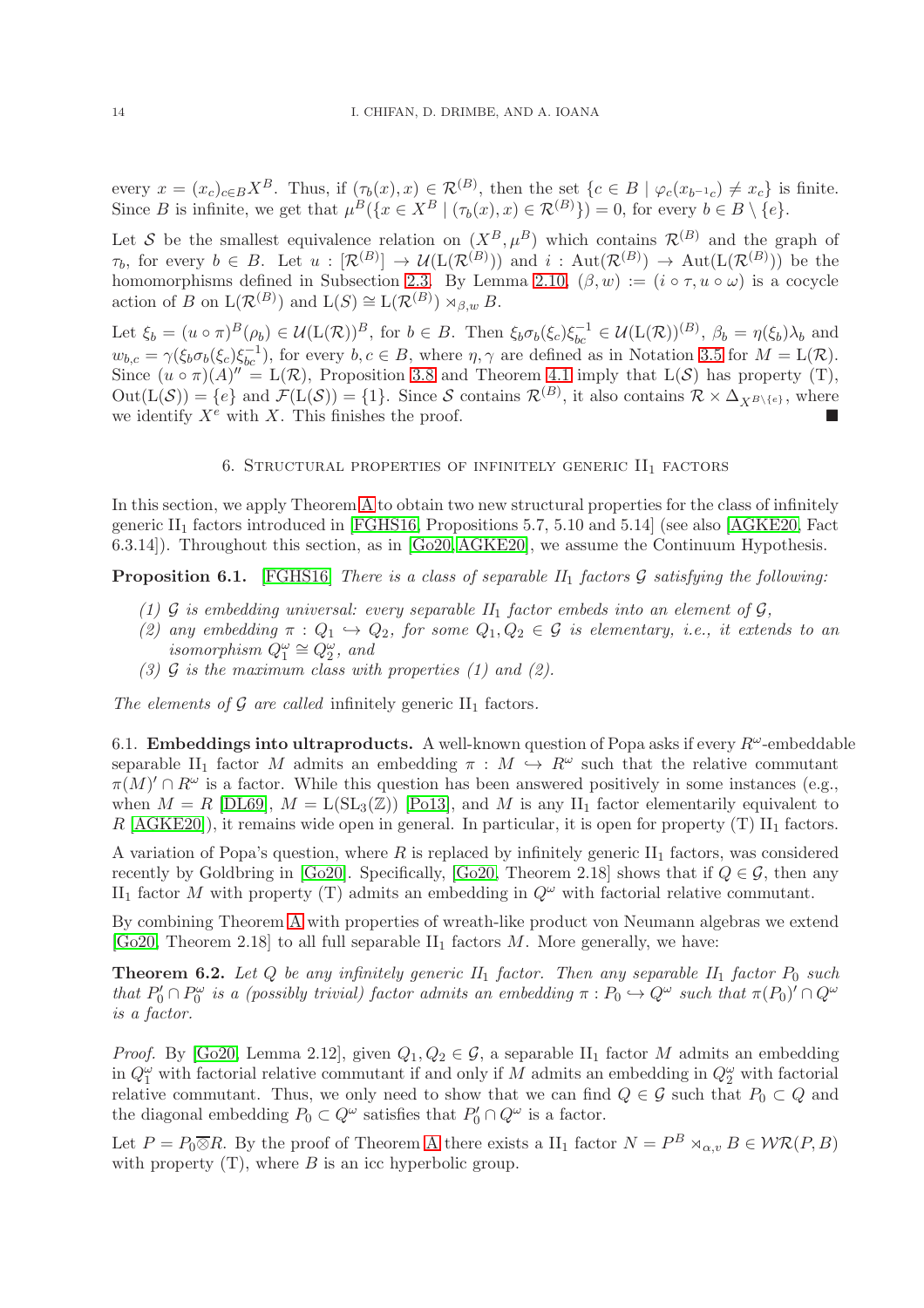As G is embedding universal, one can find  $Q \in \mathcal{G}$  with  $N \subset Q$ . Since N has property (T), it has w-spectral gap in the sense of  $[Po09]$  in any extension (in fact this characterizes property (T), see [\[Ta22\]](#page-16-16)) and thus  $N' \cap Q^{\omega} = (N' \cap Q)^{\omega}$ . As Q is existentially closed by [\[Go18,](#page-15-22) Proposition 5.16] we also have  $(N' \cap Q)' \cap Q = N$ . Altogether, these facts imply

<span id="page-14-0"></span>(6.1) 
$$
(N' \cap Q^{\omega})' \cap Q^{\omega} = ((N' \cap Q)^{\omega})' \cap Q^{\omega} = ((N' \cap Q)' \cap Q)^{\omega} = N^{\omega}.
$$

We identify  $P^e$  with P. Since  $P_0 \subset P \subset N \subset Q \subset Q^{\omega}$ , passing to relative commutants gives that  $P'_0 \cap Q^{\omega} \supset (N' \cap Q^{\omega}) \vee (P^{B \setminus \{e\}} \overline{\otimes} R)^{\omega}$ . Taking relative commutants again and using [\(6.1\)](#page-14-0) we get

$$
(P'_0 \cap Q^{\omega})' \cap Q^{\omega} \subset ((N' \cap Q^{\omega}) \vee (P^{B \setminus \{e\}} \overline{\otimes} R)^{\omega})' \cap Q^{\omega} = (N' \cap Q^{\omega})' \cap Q^{\omega} \cap ((P^{B \setminus \{e\}} \overline{\otimes} R)^{\omega})' = (N \cap (P^{B \setminus \{e\}} \overline{\otimes} R)')^{\omega}.
$$

Since  $N \cap (P^{B\setminus\{e\}}\overline{\otimes}R)' = P_0$  (see Remark [3.4\)](#page-8-4), we deduce that  $(P'_0 \cap Q^{\omega})' \cap Q^{\omega} \subset P_0^{\omega}$  and thus  $\mathcal{Z}(P_0' \cap Q^{\omega}) \subset P_0' \cap P_0^{\omega} \subset P_0' \cap Q^{\omega}$ . This entails that  $\mathcal{Z}(P_0' \cap Q^{\omega}) \subset \mathcal{Z}(P_0' \cap P_0^{\omega})$  and thus  $\mathcal{Z}(P_0' \cap Q^{\omega}) = \mathbb{C}1$ , which finishes the proof.

6.2. Super McDuff II<sub>1</sub> factors. A II<sub>1</sub> factor M is called *super McDuff* if its central sequence von Neumann algebra,  $M' \cap M^\omega$ , is a II<sub>1</sub> factor. Examples of super McDuff factors include the hyperfinite II<sub>1</sub> factor, R, the tensor product  $N\overline{\otimes}R$ , where N is a full II<sub>1</sub> factor, and the infinite tensor product  $\overline{\otimes}_{n\in\mathbb{N}}N_n$ , where  $N_n$  are full II<sub>1</sub> factors (see [\[AGKE20,](#page-15-5) Section 6]). In the context of studying super McDuff factors from a model theoretic perspective, it was asked in [\[AGKE20,](#page-15-5) Question 6.3.3] whether there exists an existentially closed  $II_1$  factor that is super McDuff.

A separable  $II_1$  factor M is called *existentially closed* if for any separable tracial von Neumann algebra N containing M, there is an embedding  $\pi : N \hookrightarrow M^{\omega}$  whose restriction to M is the diagonal embedding  $M \hookrightarrow M^{\omega}$  [\[FGHS16\]](#page-15-20). By [\[FGHS16,](#page-15-20) Proposition 5.11], infinitely generic  $II_1$ factors are existentially closed.

In this subsection, we provide a positive answer to [\[AGKE20,](#page-15-5) Question 6.3.3] by showing that all infinitely generic  $II_1$  factors are super McDuff (see Theorem [6.4\)](#page-15-16). To establish this, we first use Theorem [A](#page-0-0) to show the class of infinitely generic  $II_1$  factors that are super McDuff is embedding universal.

<span id="page-14-2"></span>**Proposition 6.3.** Any separable  $II_1$  factor P embeds into an infinitely generic  $II_1$  factor M which is super McDuff.

*Proof.* Pick  $Q_1 \in \mathcal{G}$  such that  $P \subset Q_1$ . By Theorem [A](#page-0-0) there exists a property (T) II<sub>1</sub> factor  $N_1$ such that  $Q_1 \subset N_1$ . Since G is embedding universal there exists a II<sub>1</sub> factor  $Q_2 \in \mathcal{G}$  such that  $N_1 \subset Q_2$ . By induction, one can find an increasing sequence  $(N_n)_{n\in\mathbb{N}}$  of property (T) II<sub>1</sub> factors and an increasing sequence  $(Q_n)_{n\in\mathbb{N}}$  of infinitely generic  $\text{II}_1$  factors satisfying

<span id="page-14-1"></span>(6.2) 
$$
P \subset Q_1 \subset N_1 \subset Q_2 \subset N_2 \subset \cdots \subset Q_n \subset N_n \subset \cdots
$$

Let M be the inductive limit  $II_1$  factor arising from the sequence [\(6.2\)](#page-14-1). Observe that by construction we have  $M = \overline{\bigcup_n N_n}^{\text{wot}} = \overline{\bigcup_n Q_n}^{\text{wot}}$ . Since for all n we have  $Q_n \in \mathcal{G}$ , using [\[AGKE20,](#page-15-5) Lemma 6.3.16] it follows that  $M \in \mathcal{G}$ .

In the remaining part we argue that M is super McDuff. As  $N_n$  has property (T), we have  $N'_n \cap M^\omega = (N'_n \cap M)^\omega$  and by [\[Go18,](#page-15-22) Proposition 5.16] we also have  $(N'_n \cap M)' \cap M = N_n$ . Using these relations and [\[BCI15,](#page-15-23) Lemma 2.4] we derive that

$$
\mathcal{Z}(N_n'\cap M^\omega)=\mathcal{Z}((N_n'\cap M)^\omega)=(\mathcal{Z}(N_n'\cap M))^\omega=(((N_n'\cap M)'\cap M)\cap N_n')^\omega=(\mathcal{Z}(N_n))^\omega=\mathbb{C}1.
$$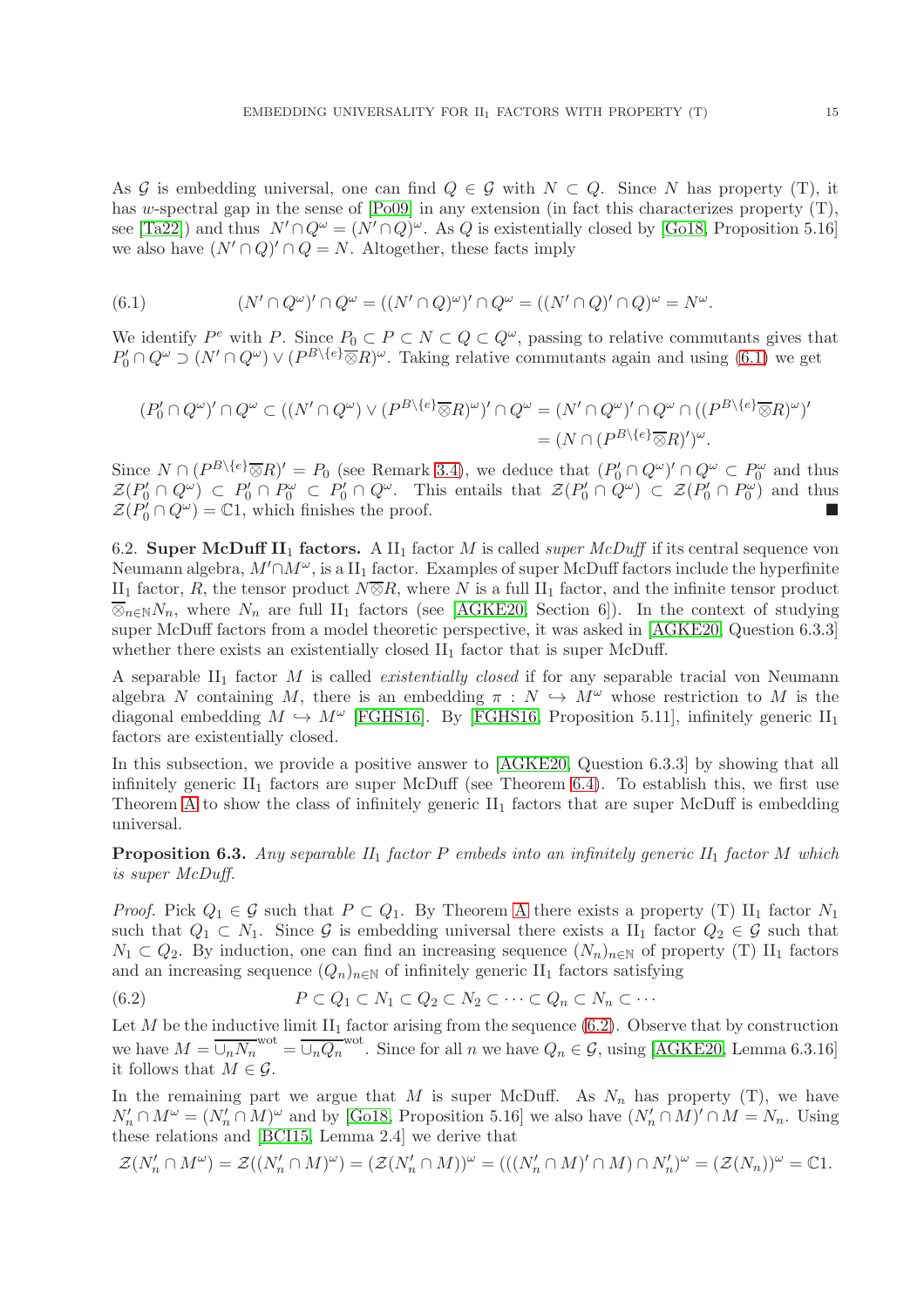Thus,  $N'_n \cap M^\omega$  is a factor for all  $n \in \mathbb{N}$ . Using [\[AGKE20,](#page-15-5) Proposition 6.3.12] we conclude that  $M' \cap M^{\omega}$  is a factor. is a factor.  $\Box$ 

Combining Proposition [6.3](#page-14-2) with model theoretic methods from [\[GH16\]](#page-15-24) we obtain the following.

<span id="page-15-16"></span>**Theorem 6.4.** Any infinitely generic  $II_1$  factor is super McDuff.

*Proof.* Let  $Q$  be an infinitely generic  $II_1$  factor. By Proposition [6.3](#page-14-2) there is a super McDuff, infinitely generic II<sub>1</sub> factor P together with an embedding  $\pi: Q \hookrightarrow P$ . By Proposition [6.1\(](#page-13-1)2), the embedding  $\pi$  is elementary. Since P is super McDuff and Q is McDuff, [\[GH16,](#page-15-24) Proposition 4.12] implies that  $Q$  is super McDuff.  $\Box$ 

# **REFERENCES**

- <span id="page-15-5"></span>[AGKE20] S. Atkinson, I. Goldbring, S. Kunawalkam-Elyavalli: Factorial relative commutants and the generalized Jung property for  $II_1$  factors, Adv. Math. 396 (2022), Paper No. 108107, 53 pp.
- <span id="page-15-23"></span>[BCI15] R. Boutonnet, I. Chifan, A. Ioana:  $II_1$  factors with nonisomorphic ultrapowers, Duke Math. J. 166 (2017), no. 11, 2023-2051.
- <span id="page-15-11"></span>[Be06] B. Bekka: *Operator-algebraic superridigity for*  $SL_n(\mathbb{Z})$ ,  $n \geq 3$ , Invent. Math. **169** (2007), 401-425
- <span id="page-15-12"></span>[BH19] R. Boutonnet, C. Houdayer: Stationary characters on lattices of semisimple Lie groups, Publ. Math. Inst. Hautes Études Sci.  $133$  (2021), 1-46.
- <span id="page-15-18"></span>[Br82] K.S. Brown: Cohomology of groups, Graduate Texts in Mathematics, 87. Springer-Verlag, New York-Berlin, 1982. x+306 pp.
- <span id="page-15-14"></span>[CDHK20] I. Chifan, S. Das, C. Houdayer, K. Khan: Examples of property (T) factors with trivial fundamental group, to appear in Amer. J. Math., arXiv:2003.08857.
- <span id="page-15-0"></span>[CIOS21] I. Chifan, A. Ioana, D. Osin, B. Sun: Wreath-like product groups and rigidity of their von Neumann algebras, preprint arXiv:2111.04708.
- <span id="page-15-2"></span>[CJ85] A. Connes, V. F. R. Jones: Property (T) for von Neumann algebras, Bull. Lond. Math. Soc. 17 (1985), 57-62.
- <span id="page-15-8"></span>[Co76] A. Connes: Classification of injective factors, Ann. Math. 104 (1976) 73-115.
- <span id="page-15-1"></span>[Co80] A. Connes: A factor of type II<sub>1</sub> with countable fundamental group, J. Operator Theory 4 (1980), no. 1, 151-153.
- <span id="page-15-4"></span>[De96] T. Delzant: Sous-groupes distingués et quotients des groupes hyperboliques. (French) (Distinguished subgroups and quotients of hyperbolic groups), Duke Math. J. 83 (1996), no. 3, 661-682.
- <span id="page-15-10"></span>[DGO11] F. Dahmani, V. Guirardel, D. Osin: Hyperbolically embedded subgroups and rotating families in groups acting on hyperbolic spaces, Memoirs Amer. Math. Soc. 245 (2017), no. 1156.
- <span id="page-15-21"></span>[DL69] J. Dixmier, E. C. Lance: *Deux nouveaux facteurs de type II*<sub>1</sub>, Invent. Math. 7 (1969), 226-234.
- <span id="page-15-20"></span>[FGHS16] I. Farah, I. Goldbring, B. Hart, and D. Sherman: Existentially closed II<sup>1</sup> factors, Fund. Math. 233 (2016), 173-196.
- <span id="page-15-17"></span>[FM77] J. Feldman, C.C. Moore: Ergodic Equivalence Relations, Cohomology, and Von Neumann Algebras, I, II. Trans. Amer. Math. Soc. 234 (1977), 289-324, 325-359.
- <span id="page-15-24"></span>[GH16] I. Goldbring, B. Hart: On the theories of McDuff's II<sub>1</sub> factors, Int. Math. Res. Not. IMRN 2017, no. 18, 5609-5628
- <span id="page-15-22"></span>[Go18] I. Goldbring: Spectral gap and definability, to appear in Beyond First-order Model Theory, Volume 2, preprint arXiv:1805.02752.
- <span id="page-15-15"></span>[Go20] I. Goldbring: On Popa's factorial commutant theorem, Proc. Amer. Math. Soc. 148 (2020), 5007-5012.
- <span id="page-15-6"></span>[GP98] L. Ge, S. Popa: On some decomposition properties for factors of type  $II_1$ , Duke Math. J. 94 (1998), no. 1, 79-101.
- <span id="page-15-19"></span>[HJKE21] B. Hayes, D. Jekel, S. Kunnawalkam Elayavalli: Property (T) and strong 1-boundedness for von Neumann algebras, arXiv:2107.03278.
- <span id="page-15-7"></span>[Io12] A. Ioana: *Cartan subalgebras of amalgamated free product II<sub>1</sub> factors*, With an appendix by Adrian Ioana and Stefaan Vaes, Ann. Sci. Éc. Norm. Supér. (4) 48 (2015), no. 1, 71-130.
- <span id="page-15-3"></span>[Io18] A. Ioana: Rigidity for von Neumann algebras, Proc. Int. Cong. of Math. 2018 Rio de Janeiro, Vol. 2 (1635- 1668).
- <span id="page-15-13"></span>[IPP05] A. Ioana, J. Peterson, S. Popa: Amalgamated free products of weakly rigid factors and calculation of their symmetry groups, Acta Math. 200 (2008), no. 1, 85-153.
- <span id="page-15-9"></span>[JNVWY20] Z. Ji, A. Natarajan, T. Vidick, J. Wright, H. Yuen: MIP\*=RE, preprint arXiv:2001.04383.